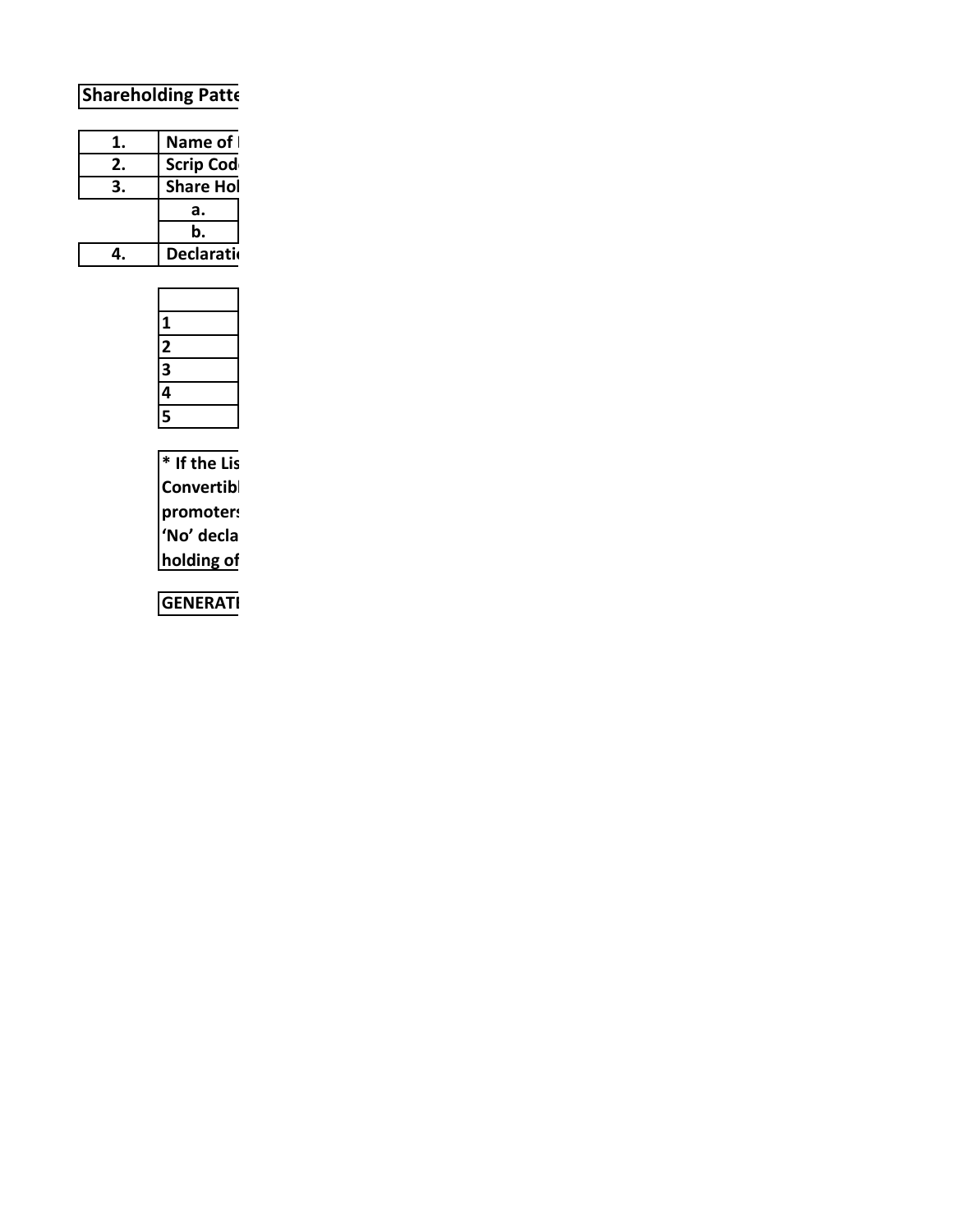**Prim under Regulation 31 of SEBI (Listing Obligations and Disclosure Requirements) Regulations,** 

 **Listed Entity: KBS India Limited**

 **e/Name of Scrip/Class of Security: 530357**

 **lding Pattern Filed under: Reg. 31(1)(a)/Reg. 31(1)(b)/Reg.31(1)(c)** 

**If under 31(1)(b) then indicate the report for Quarter ending June 30, 2018**

**If under 31(1)(c) then indicate date of allotment/extinguishment**

 **on: The Listed entity is required to submit the following declaration to the extent of submission of infor**

**Particulars**

**Whether the Listed Entity has issued any partly paid up shares?**

**Whether the Listed Entity has issued any Convertible Securities or Warrants?**

**Whether the Listed Entity has any shares against which depository receipts are issued?**

**Whether the Listed Entity has any shares in locked-in?**

**Whether any shares held by promoters are pledge or otherwise encumbered?**

 **sted Entity selects the option 'No' for the questions above, the columns for the partly paid up shares, Ou le Securities/Warrants, depository receipts, locked-in shares, No of shares pledged or otherwise encum s, as applicable, shall not be displayed at the time of dissemination on the Stock Exchange website. Also red by Listed Entity in above table the values will be considered as 'Zero' by default on submission of th f specified securities.**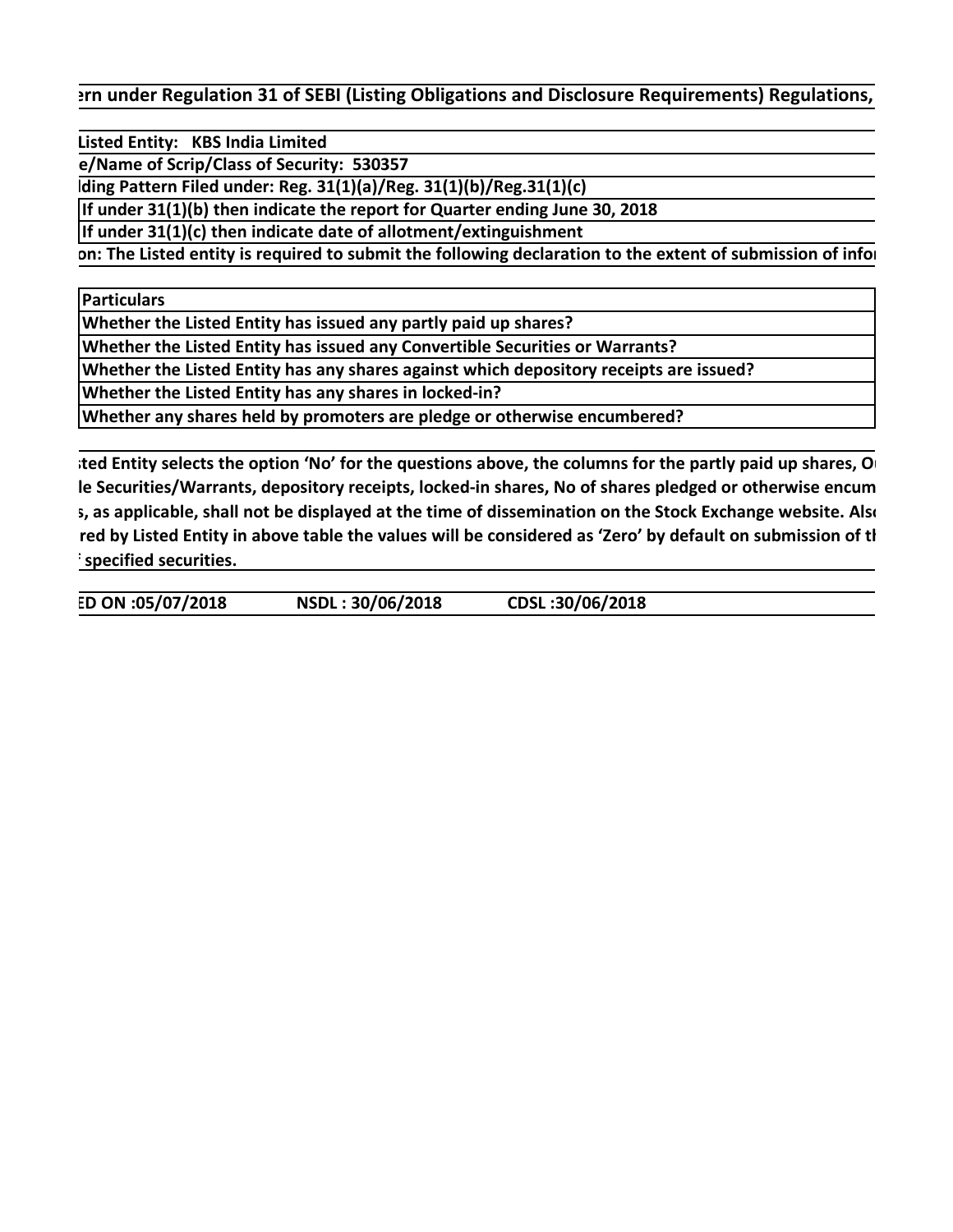#### 2015

| rmation:- |  |
|-----------|--|
|           |  |

| Yes* | $No*$     |
|------|-----------|
|      | <b>No</b> |
|      | <b>No</b> |
|      | <b>No</b> |
|      | <b>No</b> |
|      | No        |

utstanding bered by **D** wherever there is he format of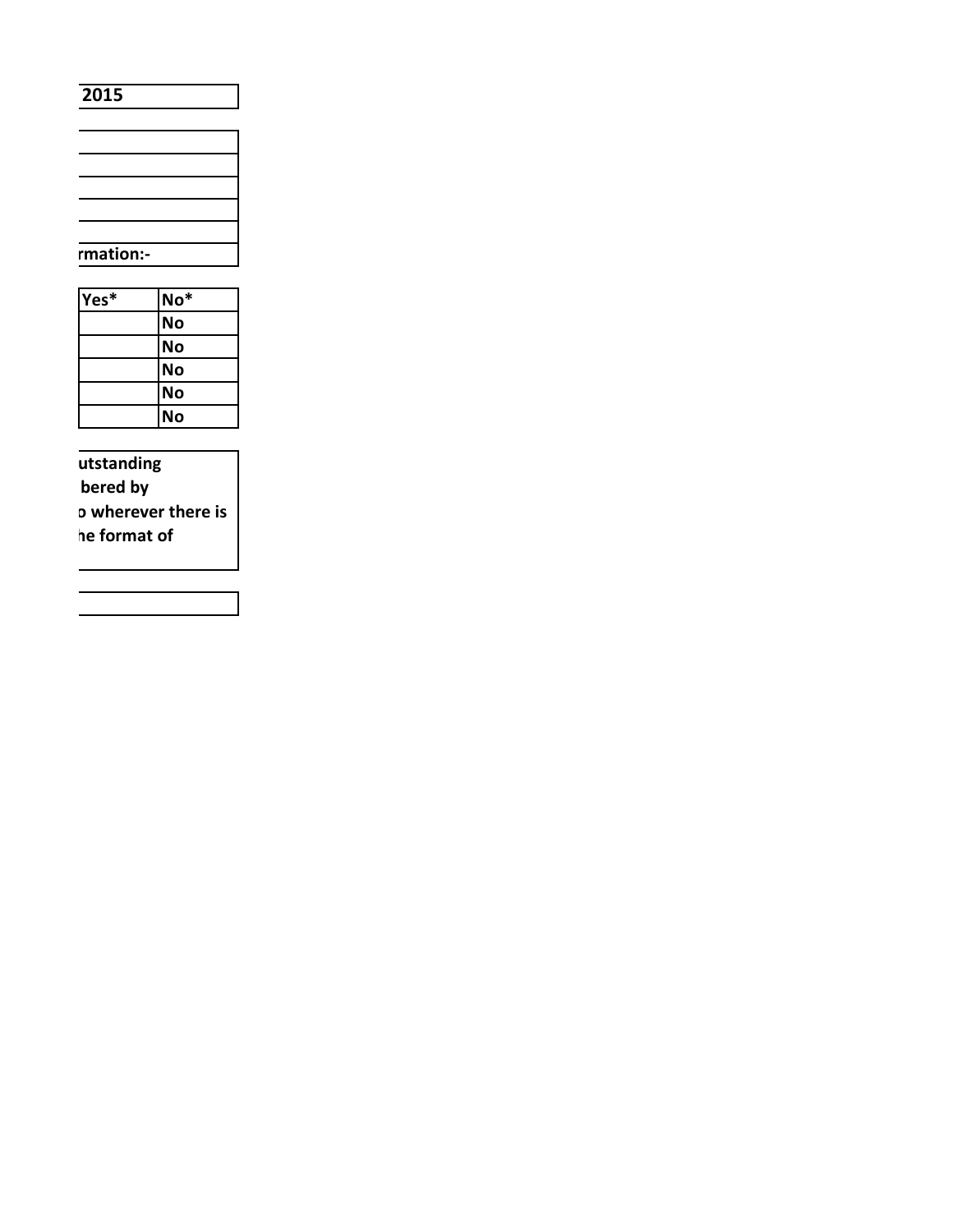**Table I - Summary Statement holding of specified securities**

|                 |                                      |                  |             | No. of        |
|-----------------|--------------------------------------|------------------|-------------|---------------|
|                 |                                      |                  | No. of      | <b>Partly</b> |
|                 |                                      |                  | fully paid  | paid-up       |
|                 |                                      | Nos. of          | up equity   | equity        |
|                 |                                      | sharehold shares |             | shares        |
| <b>Category</b> | <b>Category of shareholder</b>       | ers              | <b>held</b> | held          |
| (1)             | (11)                                 | (III)            | (IV)        | (V)           |
| (A)             | <b>Promoter &amp;Promoter Group</b>  | 5 <sub>l</sub>   | 3113128     | 0             |
| (B)             | <b>Public</b>                        | 834              | 5408060     | 0             |
| (C)             | <b>Non Promoter - Non Public</b>     |                  |             |               |
| (C1)            | <b>Shares Underlying DRs</b>         | $\mathbf{0}$     | 0           | $\mathbf 0$   |
| (C2)            | <b>Shares Held By Employee Trust</b> | 0                | 0           | $\pmb{0}$     |
|                 | Total                                | 839              | 8521188     | $\mathbf 0$   |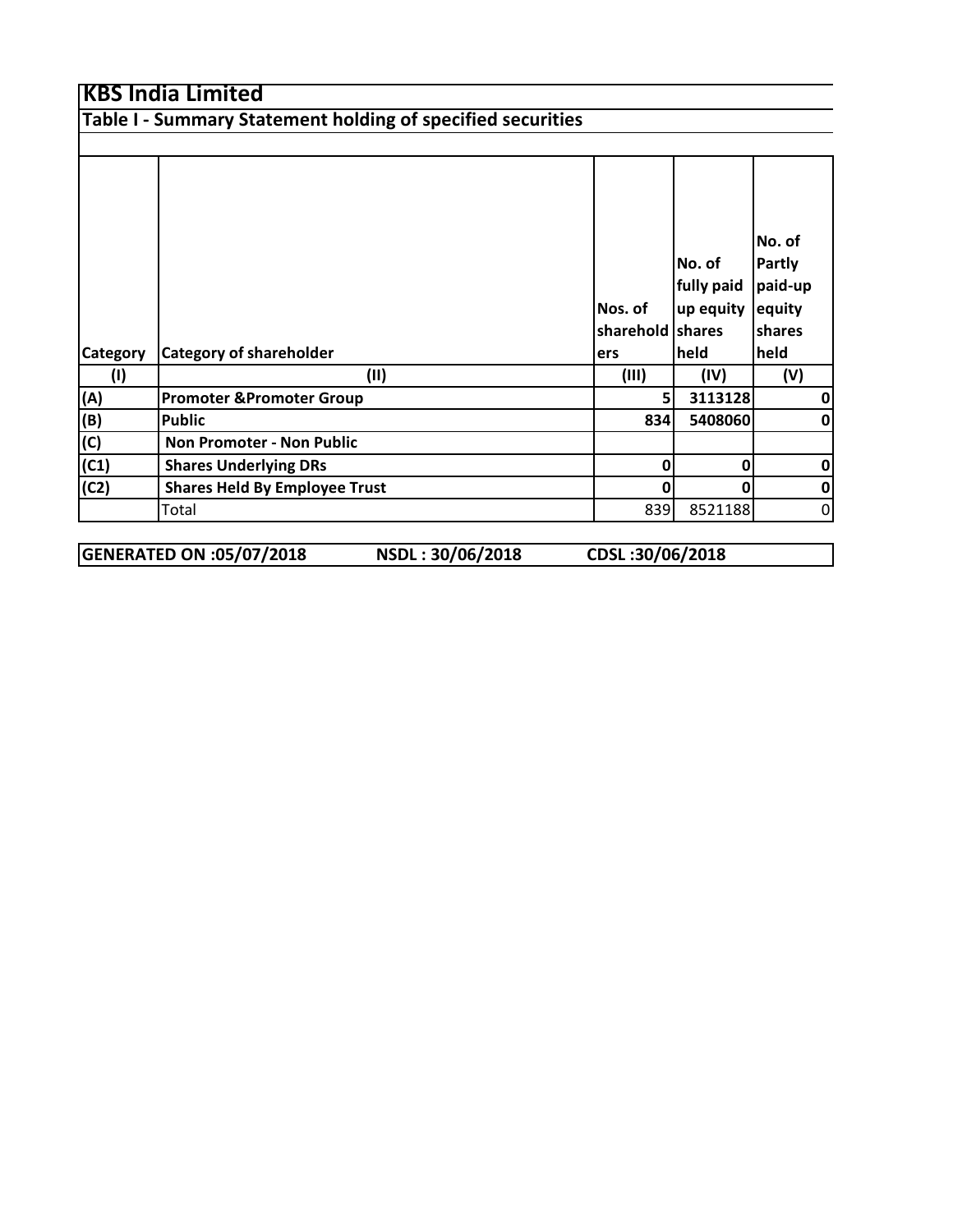|                  |              | <b>Sharehold</b> |                               |                                            |         |                | <b>Shares</b>          | ing, as a  |
|------------------|--------------|------------------|-------------------------------|--------------------------------------------|---------|----------------|------------------------|------------|
|                  |              | ing as a %       |                               |                                            |         |                | <b>Underlyin</b>       | %          |
|                  |              | of total         |                               | Number of Voting Rights held in each class |         |                | g                      | assuming   |
| No. of           |              | no. of           | of securities                 |                                            |         | Outstandi full |                        |            |
| <b>Ishares</b>   |              | <b>shares</b>    |                               |                                            |         |                | ng                     | conversio  |
| underlyin        |              | (calculate       | <b>No of Voting Rights</b>    |                                            |         |                | convertibl In of       |            |
| g                | Total nos.   | d as per         |                               |                                            |         | Total as a     | e                      | convertibl |
| Depositor shares |              | SCRR,            |                               |                                            |         | % of           | securities             | e          |
| y Receipts held  |              | 1957)            | Class eg: X Class eg: y Total |                                            |         | (A+B+C)        | (including securities) |            |
| (VI)             | $(VII) =$    | (VIII) As a      |                               |                                            | (IX)    |                | (X)                    | $(XI) =$   |
| $\mathbf{0}$     | 3113128      | 36.534           | 3113128                       | 0                                          | 3113128 | 36.534         | 0                      | 36.534     |
| $\mathbf{0}$     | 5408060      | 63.466           | 5408060                       | 0                                          | 5408060 | 63.466         | 0                      | 63.466     |
| 0                |              |                  |                               |                                            |         |                | Ω                      |            |
| 0                | 0            | 0                | 0                             | 0                                          |         | 0              | 0                      | 0          |
| ი                | <sup>0</sup> | O                | 0                             | 0                                          |         | 0              | 0                      | 0          |
| 0                | 8521188      | 100              | 8521188                       | 0                                          | 8521188 | 100            | 0                      | 100        |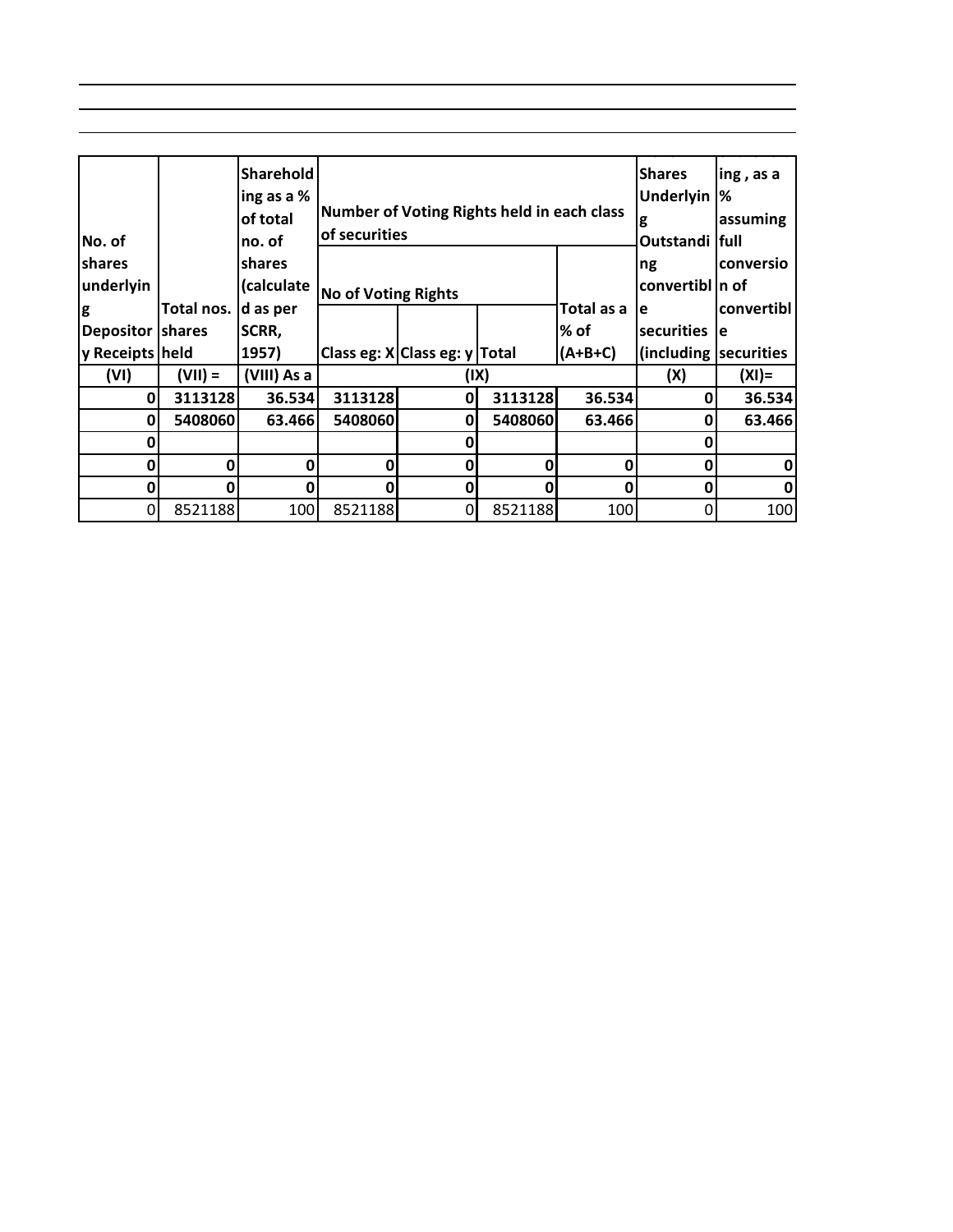| of equity<br>As a % of<br>As a % of<br>shares<br>held in<br>total<br>total<br><b>Shares</b><br><b>Shares</b><br>No. (a)<br>No. (a)<br>held(b)<br>held(b)<br>lised form<br>(XII)<br>(XIII)<br>(XIV)<br>0<br>0<br>0<br>O<br><b>NA</b><br><b>NA</b><br>0<br>ი<br>0 INA<br>ΝA<br>0 INA<br><b>NA</b><br>0<br><b>NA</b><br><b>NA</b><br>0<br>0<br>O<br>Ω<br>Ω | shares | Number of Locked in | <b>Number of Shares</b><br>encumbered | pledged or otherwise | <b>Number</b> |  |
|---------------------------------------------------------------------------------------------------------------------------------------------------------------------------------------------------------------------------------------------------------------------------------------------------------------------------------------------------------|--------|---------------------|---------------------------------------|----------------------|---------------|--|
|                                                                                                                                                                                                                                                                                                                                                         |        |                     |                                       |                      | demateria     |  |
|                                                                                                                                                                                                                                                                                                                                                         |        |                     |                                       |                      |               |  |
|                                                                                                                                                                                                                                                                                                                                                         |        |                     |                                       |                      | 3113128       |  |
|                                                                                                                                                                                                                                                                                                                                                         |        |                     |                                       |                      | 5264500       |  |
|                                                                                                                                                                                                                                                                                                                                                         |        |                     |                                       |                      |               |  |
|                                                                                                                                                                                                                                                                                                                                                         |        |                     |                                       |                      | 0             |  |
|                                                                                                                                                                                                                                                                                                                                                         |        |                     |                                       |                      | 0             |  |
|                                                                                                                                                                                                                                                                                                                                                         |        |                     |                                       |                      | 8377628       |  |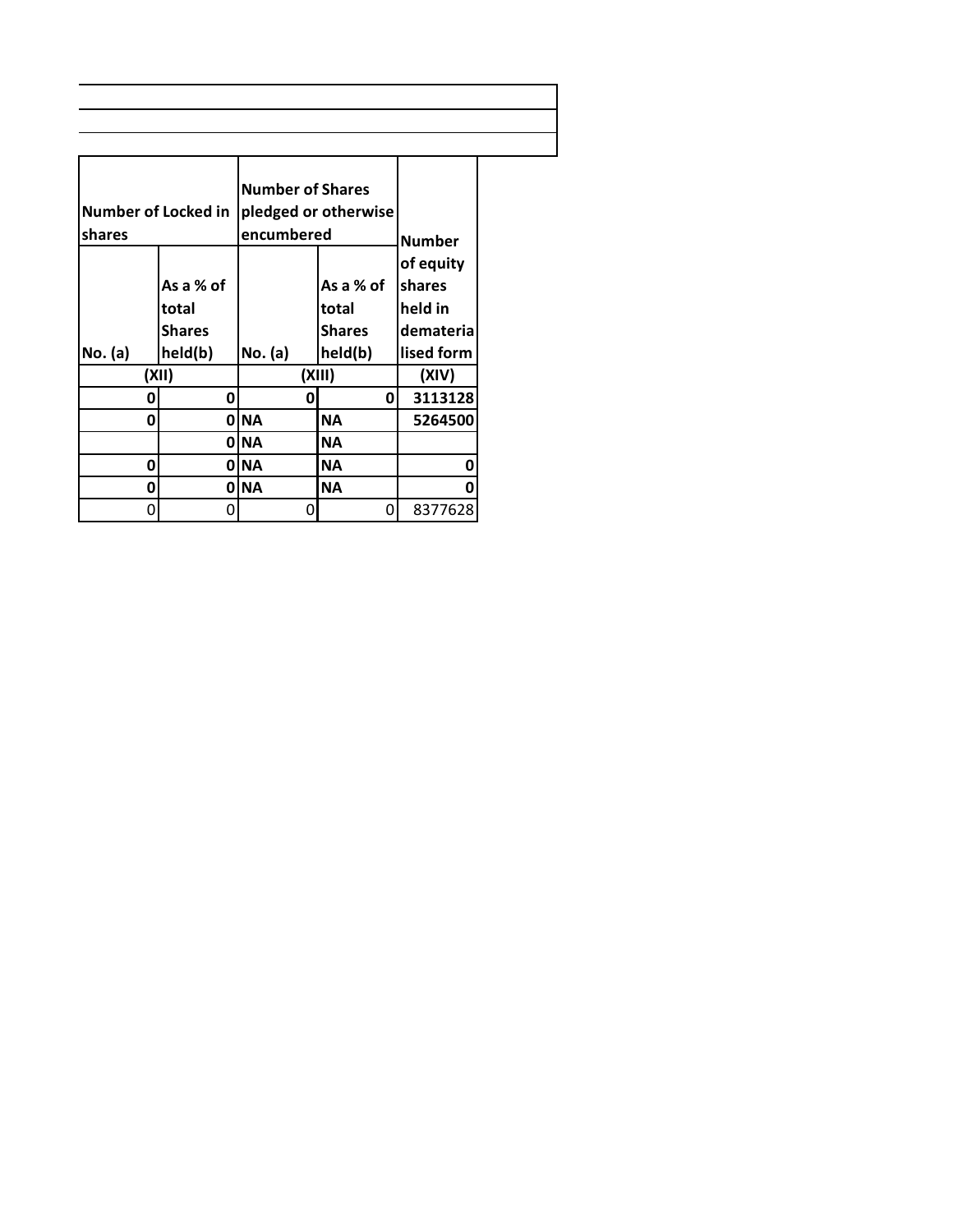|                                                                           | Table II - Statement showing shareholding pattern of the Promoter and Promoter Gro |                   |                             |
|---------------------------------------------------------------------------|------------------------------------------------------------------------------------|-------------------|-----------------------------|
|                                                                           |                                                                                    |                   |                             |
|                                                                           | <b>Category &amp; Name of the shareholders</b>                                     | <b>PAN</b>        | Nos. of<br>sharehold<br>ers |
|                                                                           | (1)                                                                                | (11)              | (III)                       |
| $\overline{\mathbf{1}}$                                                   | Indian                                                                             |                   |                             |
| (a)                                                                       | <b>Individuals / Hindu Undivided Family</b>                                        |                   | 5                           |
|                                                                           | Tushar Suresh Shah                                                                 | AABPS6518C        | 1                           |
|                                                                           | Madhu Suresh Shah                                                                  | <b>BRNPS2685C</b> | 1                           |
|                                                                           | Tanya Tushar Shah                                                                  | DONPS0249H        | 1                           |
|                                                                           | Namita Tushar Shah                                                                 | AXSPS3192C        | 1                           |
|                                                                           | <b>Tanay Tushar Shah</b>                                                           | CIOPS3101C        | 1                           |
|                                                                           | Central Government / State Government(s)                                           |                   | 0                           |
| $\frac{(b)}{(c)}$                                                         | <b>Financial Institutions / Banks</b>                                              |                   | $\mathbf{0}$                |
| (d)                                                                       | Any Other (Specify)                                                                |                   | 0                           |
|                                                                           | Sub Total (A)(1)                                                                   |                   | 5                           |
| $\overline{\mathbf{2}}$                                                   | Foreign                                                                            |                   |                             |
|                                                                           | Individuals (Non-Resident Individuals / Foreign Individuals)                       |                   | 0                           |
|                                                                           | <b>Government</b>                                                                  |                   | 0                           |
| $\begin{array}{c} (a) \ \hline (b) \ \hline (c) \ \hline (d) \end{array}$ | <b>Institutions</b>                                                                |                   | 0                           |
|                                                                           | <b>Foreign Portfolio Investor</b>                                                  |                   | 0                           |
| (e)                                                                       | Any Other (Specify)                                                                |                   | 0                           |
|                                                                           | Sub Total (A)(2)                                                                   |                   | 01                          |
|                                                                           | Total Shareholding Of Promoter And Promoter Group (A)=                             |                   |                             |
|                                                                           | $(A)(1)+(A)(2)$                                                                    |                   | 5                           |

**Details of Shares which remain unclaimed may be given hear along with details such as numb frozen etc.**

**Note :**

**(1) PAN would not be displayed on website of Stock Exchange(s)** 

**(2) The term 'Encumbrance' has the same meaning as assigned under regulation 28(3) of SEBI**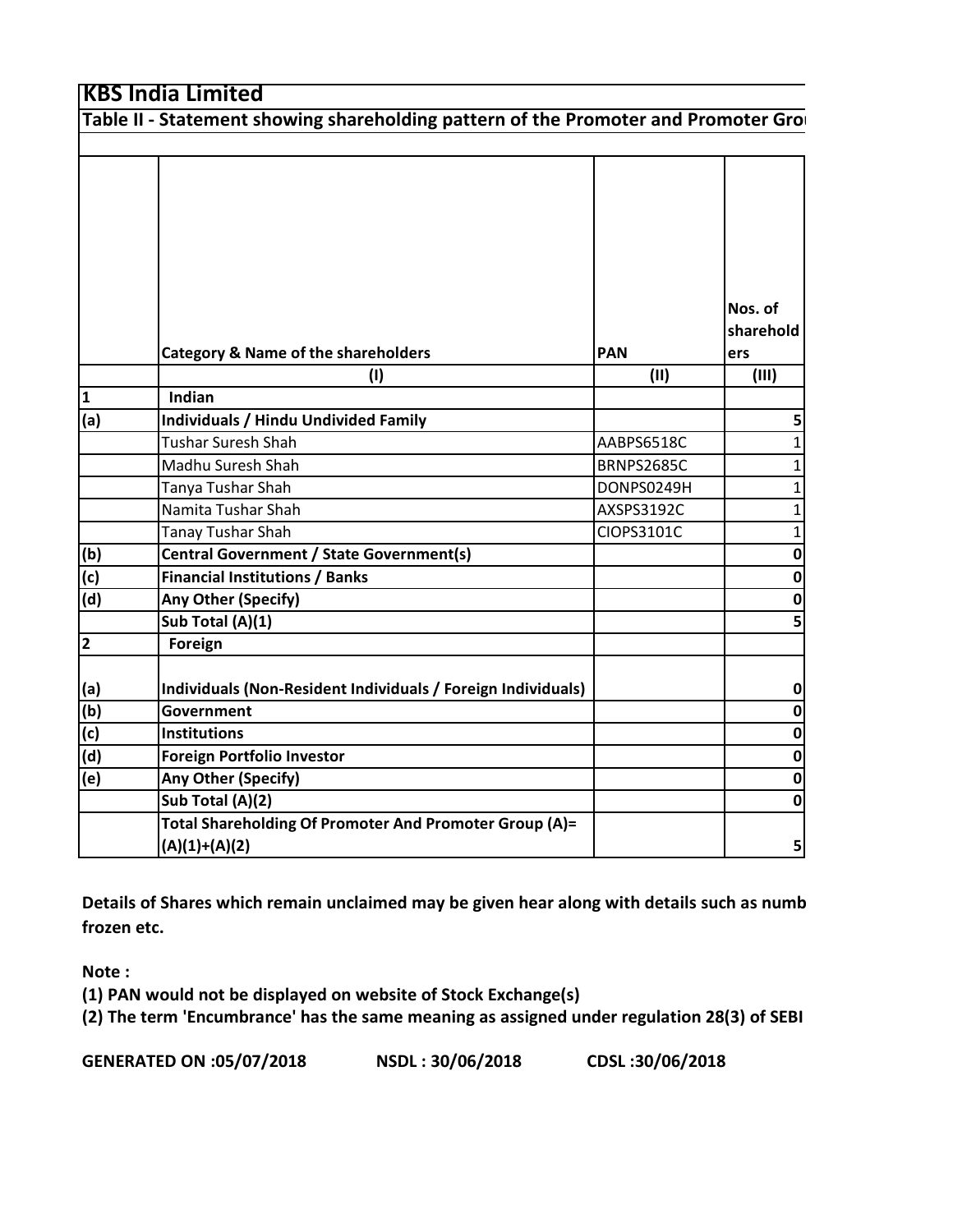| No. of<br>fully paid | Partly<br>paid-up | No. of<br>shares<br>underlyin |                            | Sharehold<br>ing%<br>calculated<br>as per<br>SCRR, | of securities              |                               | Number of Voting Rights held in each class |                          |
|----------------------|-------------------|-------------------------------|----------------------------|----------------------------------------------------|----------------------------|-------------------------------|--------------------------------------------|--------------------------|
| up equity            | equity            | g                             | Total nos.                 | 1957 As a                                          | <b>No of Voting Rights</b> |                               |                                            | Total as a               |
| shares               | shares            | Depositor shares              |                            | % of                                               |                            |                               |                                            | % of                     |
| held                 | held              | y Receipts held               |                            | $(A+B+C2)$                                         |                            | Class eg: X Class eg: y Total |                                            | $(A+B+C)$                |
| (IV)                 | (V)               | (VI)                          | $(VII) =$                  | (VIII) As a                                        |                            |                               | (IX)                                       |                          |
|                      |                   |                               |                            |                                                    |                            |                               |                                            |                          |
| 3113128              | $\mathbf 0$       | $\mathbf 0$                   | 3113128                    | 36.534                                             | 3113128                    | $\mathbf 0$                   | 3113128                                    | 36.534                   |
| 2209688              | 0                 | 0                             | 2209688                    | 25.9317                                            | 2209688                    | $\mathbf 0$                   | 2209688                                    | 25.9317                  |
| 881220               | 0                 | 0                             | 881220                     | 10.3415                                            | 881220                     | 0                             | 881220                                     | 10.3415                  |
| 20000                | 0                 | 0                             | 20000                      | 0.2347                                             | 20000                      | $\overline{0}$                | 20000                                      | 0.2347                   |
| 1120                 | 0                 | $\mathsf{O}$                  | 1120                       | 0.0131                                             | 1120                       | $\overline{0}$                | 1120                                       | 0.0131                   |
| 1100                 | 0                 | 0                             | 1100                       | 0.0129                                             | 1100                       | 0                             | 1100                                       | 0.0129                   |
| 0                    | 0                 | $\mathbf 0$                   | 0                          | $\mathbf 0$                                        | 0                          | $\mathbf 0$                   | 0                                          | 0                        |
| 0                    | 0                 | $\mathbf 0$                   | 0                          | $\mathbf 0$                                        | $\mathbf 0$                | $\mathbf 0$                   | 0                                          | 0                        |
| 0                    | $\mathbf 0$       | $\mathbf 0$                   | $\mathbf 0$                | $\mathbf 0$                                        | $\mathbf 0$                | 0                             | 0                                          | 0                        |
| 3113128              | $\mathbf{0}$      | $\mathbf 0$                   | 3113128                    | 36.534                                             | 3113128                    | $\mathbf 0$                   | 3113128                                    | 36.534                   |
|                      |                   |                               |                            |                                                    |                            |                               |                                            |                          |
|                      |                   |                               |                            |                                                    |                            |                               |                                            |                          |
| 0                    | $\mathbf 0$       | 0                             | $\mathbf 0$                | $\mathbf 0$                                        | $\mathbf 0$                | $\mathbf 0$                   | 0                                          | $\pmb{0}$                |
| 0                    | $\mathbf 0$       | $\mathbf 0$                   | $\mathbf 0$                | $\mathbf 0$                                        | $\mathbf 0$                | $\mathbf 0$                   | $\mathbf 0$                                | $\bf{0}$                 |
| 0                    | $\mathbf 0$       | $\mathbf 0$                   | $\mathbf 0$                | $\mathbf 0$                                        | $\mathbf 0$<br>$\mathbf 0$ | $\mathbf 0$<br>$\mathbf 0$    | 0                                          | $\bf{0}$                 |
| 0                    | 0                 | 0                             | $\mathbf 0$                | 0                                                  | $\mathbf 0$                | $\mathbf 0$                   | 0<br>$\mathbf 0$                           | $\mathbf 0$              |
| 0<br>0               | 0<br>$\mathbf{0}$ | 0<br>$\mathbf 0$              | $\mathbf 0$<br>$\mathbf 0$ | $\mathbf 0$<br>$\mathbf 0$                         | $\mathbf 0$                | $\mathbf 0$                   | 0                                          | $\pmb{0}$<br>$\mathbf 0$ |
|                      |                   |                               |                            |                                                    |                            |                               |                                            |                          |
| 3113128              | $\mathbf 0$       | $\mathbf{0}$                  | 3113128                    | 36.534                                             | 3113128                    | $\mathbf 0$                   | 3113128                                    | 36.534                   |

 **ber of shareholders, outstanding shares held in demat/unclaimed suspense account, voting rig** 

 **(Substantial Acquisition of Shares and Takeovers) Regulations, 2011.**

 **up**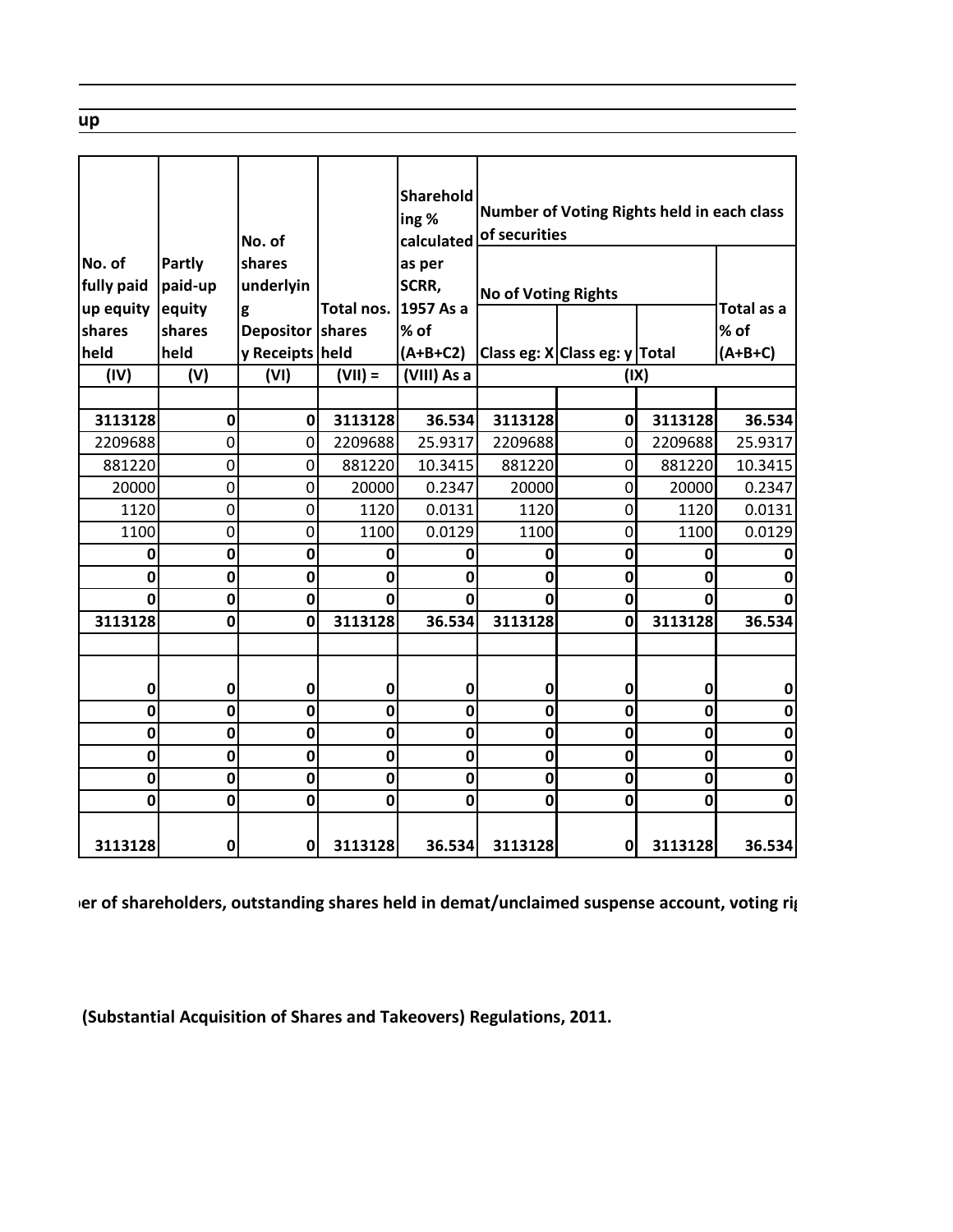| <b>Shares</b>         | ing, as a   |                            |               |                         |                      |              |
|-----------------------|-------------|----------------------------|---------------|-------------------------|----------------------|--------------|
| <b>Underlyin</b>      | %           |                            |               | <b>Number of Shares</b> |                      |              |
| g                     | assuming    | <b>Number of Locked in</b> |               |                         | pledged or otherwise |              |
| Outstandi full        |             | encumbered<br>shares       |               | <b>Number</b>           |                      |              |
| ng                    | conversio   |                            |               |                         |                      | of equity    |
| convertibl n of       |             |                            | As a % of     |                         | As a % of            | shares       |
| e                     | convertibl  |                            | total         |                         | total                | held in      |
| securities            | e           |                            | <b>Shares</b> |                         | <b>Shares</b>        | demateria    |
| (including securities |             | No. (a)                    | held(b)       | No. (a)                 | held(b)              | lised form   |
| (X)                   | $(XI) =$    |                            | (XII)         |                         | (XIII)               | (XIV)        |
|                       |             |                            |               |                         |                      |              |
| 0                     | 36.534      | 0                          | $\mathbf 0$   | $\mathbf 0$             | 0                    | 3113128      |
| 0                     | 25.9317     | 0                          | 0             | 0                       | 0                    | 2209688      |
| 0                     | 10.3415     | 0                          | 0             | 0                       | 0                    | 881220       |
| 0                     | 0.2347      | 0                          | 0             | 0                       | 0                    | 20000        |
| 0                     | 0.0131      | 0                          | 0             | $\overline{0}$          | 0                    | 1120         |
| 0                     | 0.0129      | 0                          | 0             | 0                       | 0                    | 1100         |
| $\mathbf 0$           | 0           | $\mathbf 0$                | 0             | $\mathbf 0$             | $\mathbf 0$          | 0            |
| $\mathbf 0$           | $\mathbf 0$ | $\mathbf 0$                | O             | $\mathbf 0$             | 0                    | $\mathbf 0$  |
| $\mathbf 0$           | 0           | $\mathbf 0$                | 0             | $\mathbf 0$             | 0                    | 0            |
| $\mathbf 0$           | 36.534      | $\mathbf 0$                | 0             | 0                       | $\mathbf{0}$         | 3113128      |
|                       |             |                            |               |                         |                      |              |
|                       |             |                            |               |                         |                      |              |
| 0                     | $\mathbf 0$ | 0                          | 0             | $\mathbf 0$             | 0                    | $\mathbf{0}$ |
| 0                     | $\mathbf 0$ | $\mathbf 0$                | 0             | $\mathbf 0$             | 0                    | $\mathbf{0}$ |
| $\mathbf 0$           | $\mathbf 0$ | $\mathbf 0$                | O             | $\mathbf 0$             | 0                    | $\mathbf 0$  |
| $\mathbf 0$           | 0           | $\mathbf 0$                | 0             | $\mathbf 0$             | 0                    | 0            |
| 0                     | $\mathbf 0$ | $\mathbf 0$                | 0             | 0                       | 0                    | $\mathbf 0$  |
| 0                     | 0           | $\mathbf 0$                | 0             | 0                       | 0                    | 0            |
| 0                     | 36.534      | 0                          | 0             | 0                       | $\mathbf 0$          | 3113128      |
|                       |             |                            |               |                         |                      |              |

 **ghts which are**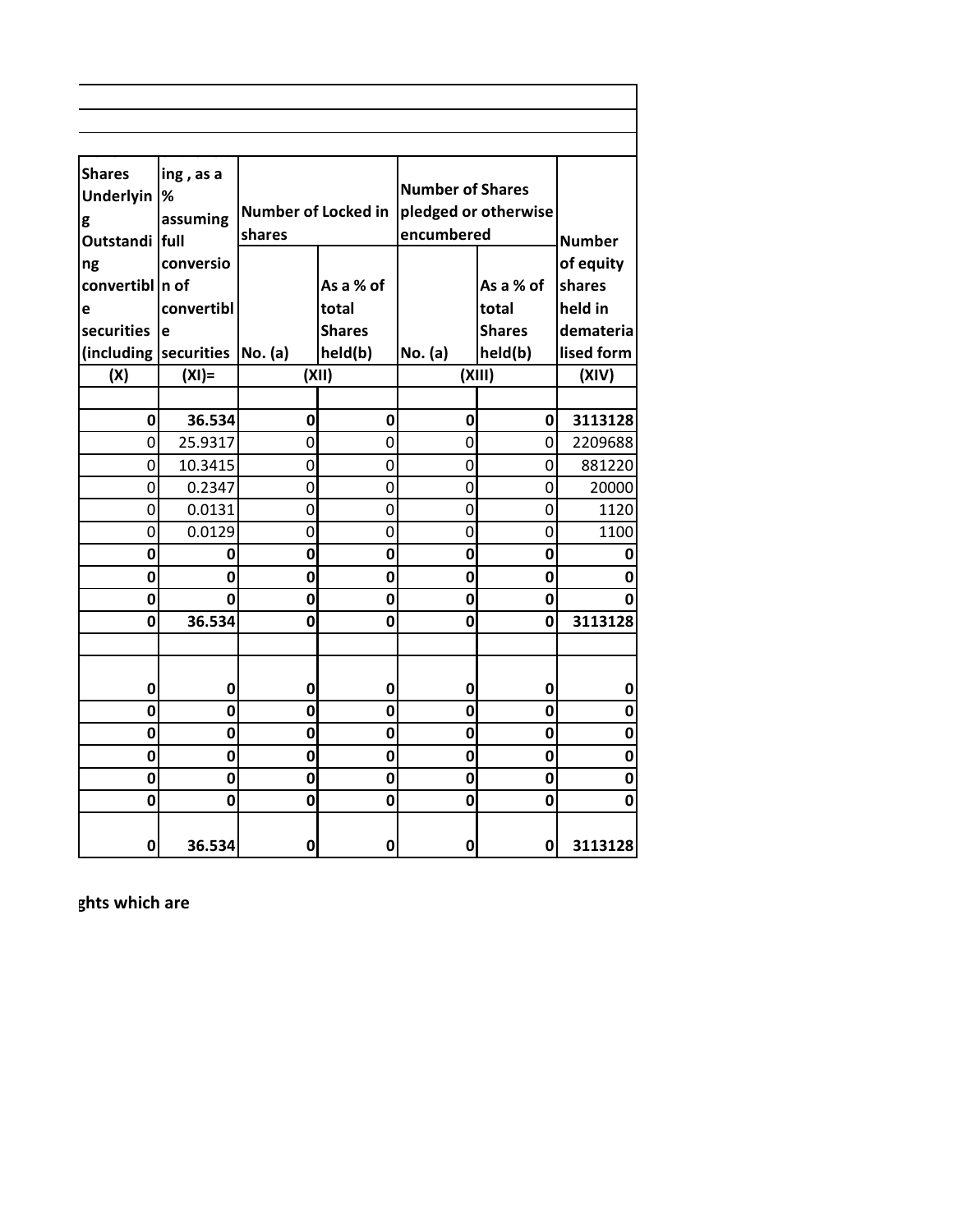**Table III - Statement showing shareholding pattern of the Public shareholder** Τ Τ Τ Τ

ן

|                         |                                                       |            |                  | No. of      |
|-------------------------|-------------------------------------------------------|------------|------------------|-------------|
|                         |                                                       |            |                  | fully paid  |
|                         |                                                       |            | Nos. of          | up equity   |
|                         |                                                       |            | sharehold shares |             |
|                         | <b>Category &amp; Name of the shareholders</b>        | <b>PAN</b> | ers              | held        |
|                         | (1)                                                   | (11)       | (III)            | (IV)        |
| $\mathbf{1}$            | <b>Institutions</b>                                   |            |                  |             |
| (a)                     | <b>Mutual Fund</b>                                    |            | $\bf{0}$         | 0           |
| (b)                     | <b>Venture Capital Funds</b>                          |            | 0                | 0           |
| $\overline{\text{(c)}}$ | <b>Alternate Investment Funds</b>                     |            | 0                | 0           |
| $\overline{d}$          | <b>Foreign Venture Capital Investors</b>              |            | 0                | 0           |
|                         | <b>Foreign Portfolio Investor</b>                     |            | 0                | $\bf{0}$    |
| $\frac{e}{f}$           | <b>Financial Institutions / Banks</b>                 |            | 0                | $\bf{0}$    |
| (g)                     | <b>Insurance Companies</b>                            |            | 0                | 0           |
| (h)                     | <b>Provident Funds/ Pension Funds</b>                 |            | 0                | 0           |
| (i)                     | Any Other (Specify)                                   |            | 0                | $\mathbf 0$ |
|                         | Sub Total (B)(1)                                      |            | 0                | $\mathbf 0$ |
|                         | Central Government/ State Government(s)/              |            |                  |             |
| $\mathbf{2}$            | <b>President of India</b>                             |            |                  |             |
|                         | Sub Total (B)(2)                                      |            | 0                | 0           |
| 3                       | <b>Non-Institutions</b>                               |            |                  |             |
| (a)                     | <b>Individuals</b>                                    |            |                  | 0           |
|                         | i. Individual shareholders holding nominal            |            |                  |             |
|                         | share capital up to Rs. 2 lakhs.                      |            | 771              | 893661      |
|                         | ii. Individual shareholders holding nominal           |            |                  |             |
|                         | share capital in excess of Rs. 2 lakhs.               |            | 20               | 3706124     |
|                         | Bhavana Mukesh Motasha                                | AAOPM2488E |                  | 432639      |
|                         | Jeet Ketan Shah                                       | BOKPS8623A |                  | 164300      |
|                         | Jignesh Suresh Kanakia                                | AGQPK7296J |                  | 121044      |
|                         | Ketan Babulal Shah                                    | AAFPS0285A |                  | 900000      |
|                         | Sandeep P Shah                                        | AAEPS0664E |                  | 463972      |
|                         | Vaishali Jignesh Kanakia                              | AGPPK1927K |                  | 137218      |
|                         | Yogesh H Chandawala                                   | AEBPC9469A |                  | 1047769     |
| (b)                     | <b>NBFCs registered with RBI</b>                      |            | 1                | 453278      |
|                         | Sykes And Ray Equities (Mumbai) Private Limited       | AAECS5169B |                  | 453278      |
| (c)                     | <b>Employee Trusts</b>                                |            | 0                |             |
|                         | <b>Overseas Depositories (holding DRs) (balancing</b> |            |                  |             |
| (d)                     | figure)                                               |            | 0                | 0           |
| (e)                     | Any Other (Specify)                                   |            | 42               | 354997      |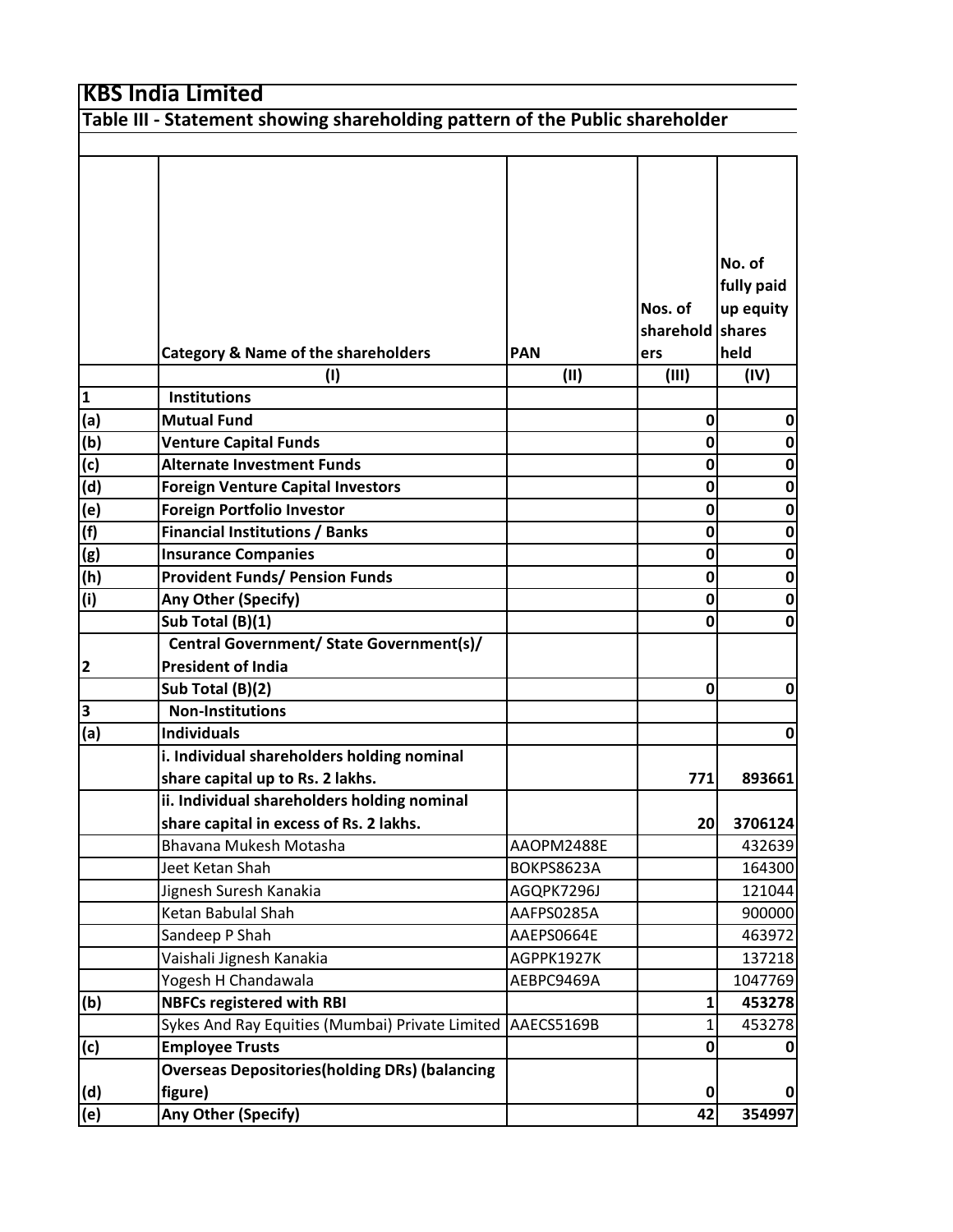| <b>Hindu Undivided Family</b>         |            | 19  | 246625  |
|---------------------------------------|------------|-----|---------|
| Manoj Bhimshi Gala                    | AAJHM8521K |     | 186430  |
| <b>Non Resident Indians (Repat)</b>   |            |     | 1000    |
| <b>Clearing Member</b>                |            |     | 40281   |
| <b>Bodies Corporate</b>               |            | 18  | 67091   |
| Sub Total (B)(3)                      |            | 834 | 5408060 |
| <b>Total Public Shareholding (B)=</b> |            |     |         |
| $(B)(1)+(B)(2)+(B)(3)$                |            | 834 | 5408060 |

**Details of the shareholders acting as persons in Concert including their Shareholding (No. and** 

| No. of shareholders | <b>No. of Shares</b> |
|---------------------|----------------------|
|                     |                      |

**Details of Shares which remain unclaimed may be given hear along with details such as num which are frozen etc.**

**Note :**

**(1) PAN would not be displayed on website of Stock Exchange(s).** 

**(2) The above format needs to disclose name of all holders holding more than 1% of total nu** 

**(3) W.r.t. the information pertaining to Depository Receipts, the same may be disclosed in th**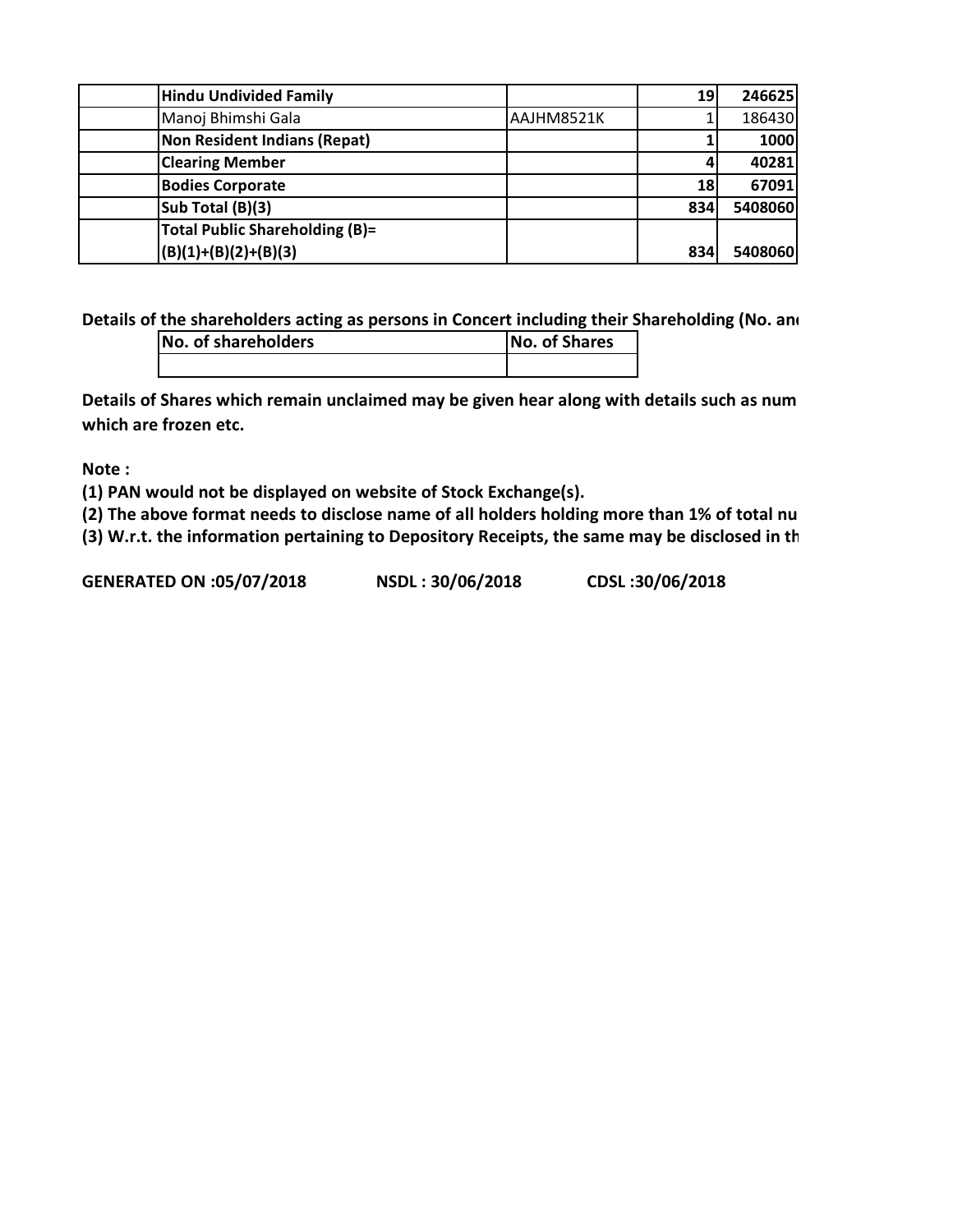|             |                  |             |             |                            |                                            |             |                   | <b>Shares</b> |
|-------------|------------------|-------------|-------------|----------------------------|--------------------------------------------|-------------|-------------------|---------------|
|             |                  |             | Sharehold   |                            | Number of Voting Rights held in each class |             |                   | Underlyin     |
|             |                  |             | ing%        | of securities              |                                            |             |                   | g             |
|             | No. of           |             | calculated  |                            |                                            |             |                   | Outstandi     |
| Partly      | shares           |             | as per      |                            |                                            |             |                   | ng            |
| paid-up     | underlyin        |             | SCRR,       | <b>No of Voting Rights</b> |                                            |             |                   | convertibl    |
| equity      | g                | Total nos.  | 1957 As a   |                            |                                            |             | Total as a        | е             |
| shares      | Depositor shares |             | % of        |                            |                                            |             | % of<br>$(A+B+C)$ | securities    |
| held        | y Receipts held  |             | $(A+B+C2)$  |                            | Class eg: X Class eg: y Total              |             |                   | (including    |
| (V)         | (VI)             | $(VII) =$   | (VIII) As a |                            | (IX)                                       |             |                   | (X)           |
| 0           | 0                | 0           | 0           | 0                          | 0                                          | 0           | 0                 | 0             |
| 0           | 0                | 0           | $\bf{0}$    | 0                          | 0                                          | $\mathbf 0$ | $\mathbf 0$       | 0             |
| 0           | 0                | 0           | $\bf{0}$    | 0                          | 0                                          | 0           | $\mathbf 0$       | 0             |
| 0           | 0                | 0           | $\bf{0}$    | 0                          | 0                                          | 0           | 0                 | 0             |
| 0           | 0                | $\mathbf 0$ | $\mathbf 0$ | 0                          | $\mathbf{0}$                               | 0           | $\mathbf 0$       | 0             |
| 0           | 0                | 0           | 0           | 0                          | 0                                          | 0           | $\mathbf 0$       | 0             |
| 0           | 0                | $\mathbf 0$ | $\bf{0}$    | 0                          | 0                                          | $\mathbf 0$ | $\mathbf 0$       | $\mathbf 0$   |
| 0           | 0                | 0           | $\bf{0}$    | 0                          | 0                                          | $\mathbf 0$ | $\mathbf 0$       | 0             |
| 0           | 0                | $\mathbf 0$ | $\mathbf 0$ | 0                          | 0                                          | 0           | 0                 | 0             |
| 0           | 0                | 0           | $\mathbf 0$ | 0                          | $\mathbf{0}$                               | 0           | $\mathbf 0$       | 0             |
|             |                  |             |             |                            |                                            |             |                   |               |
|             |                  |             |             |                            |                                            |             |                   |               |
| 0           | $\mathbf 0$      | $\mathbf 0$ | $\mathbf 0$ | 0                          | $\mathbf{0}$                               | 0           | 0                 | $\mathbf 0$   |
|             |                  |             |             |                            |                                            |             |                   |               |
| $\mathbf 0$ |                  |             |             |                            |                                            |             |                   |               |
|             |                  |             |             |                            |                                            |             |                   |               |
| 0           | 0                | 893661      | 10.4875     | 893661                     | 0                                          | 893661      | 10.4875           | 0             |
|             |                  |             |             |                            |                                            |             |                   |               |
| 0           | 0                | 3706124     | 43.493      | 3706124                    | 0                                          | 3706124     | 43.493            | 0             |
| 0           | $\overline{0}$   | 432639      | 5.0772      | 432639                     | $\mathbf{0}$                               | 432639      | 5.0772            | 0             |
| 0           | 0                | 164300      | 1.9281      | 164300                     | 0                                          | 164300      | 1.9281            | 0             |
| 0           | 0                | 121044      | 1.4205      | 121044                     | $\overline{0}$                             | 121044      | 1.4205            | 0             |
| 0           | 0                | 900000      | 10.5619     | 900000                     | 0                                          | 900000      | 10.5619           | 0             |
| 0           | 0                | 463972      | 5.4449      | 463972                     | $\overline{0}$                             | 463972      | 5.4449            | 0             |
| 0           | 0                | 137218      | 1.6103      | 137218                     | $\overline{0}$                             | 137218      | 1.6103            | 0             |
| 0           | 0                | 1047769     | 12.296      | 1047769                    | 0                                          | 1047769     | 12.296            | 0             |
| 0           | 0                | 453278      | 5.3194      | 453278                     | 0                                          | 453278      | 5.3194            | $\mathbf 0$   |
| 0           | 0                | 453278      | 5.3194      | 453278                     | 0                                          | 453278      | 5.3194            | 0             |
| $\mathbf 0$ | 0                | 0           | 0           | 0                          | 0                                          | 0           | 0                 | 0             |
|             |                  |             |             |                            |                                            |             |                   |               |
| 0           | 0                | O           | 0           |                            | 0                                          | o           | 0                 | 0             |
| $\mathbf 0$ | $\mathbf 0$      | 354997      | 4.1661      | 354997                     | $\mathbf{0}$                               | 354997      | 4.1661            | $\mathbf{0}$  |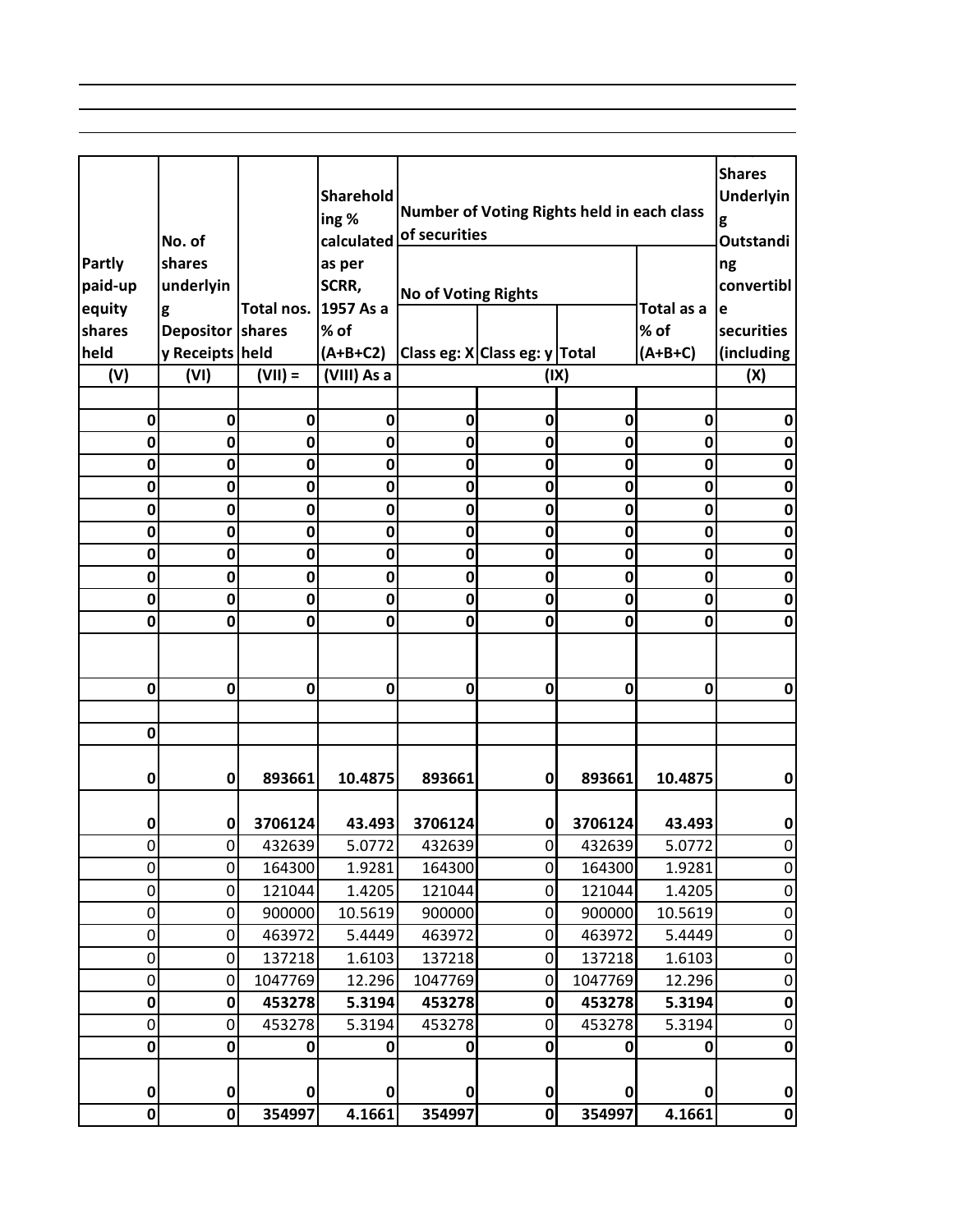|    | υ  | 246625  | 2.8943 | 246625  | 0 | 246625  | 2.8943 | 0 |
|----|----|---------|--------|---------|---|---------|--------|---|
|    |    | 186430  | 2.1878 | 186430  |   | 186430  | 2.1878 |   |
| O  |    | 1000    | 0.0117 | 1000    | 0 | 1000    | 0.0117 | 0 |
|    |    | 40281   | 0.4727 | 40281   | 0 | 40281   | 0.4727 | 0 |
| 01 | 01 | 67091   | 0.7873 | 67091   | 0 | 67091   | 0.7873 | 0 |
|    | 0  | 5408060 | 63.466 | 5408060 | 0 | 5408060 | 63.466 | 0 |
|    |    |         |        |         |   |         |        |   |
| 0  | 0  | 5408060 | 63.466 | 5408060 | 0 | 5408060 | 63.466 | 0 |

 **d %):**

 **ber of shareholders, outstanding shares held in demat/unclaimed suspense account, voting r** 

 **mber of shares he respective columns to the extent information available and the balance to be disclosed as**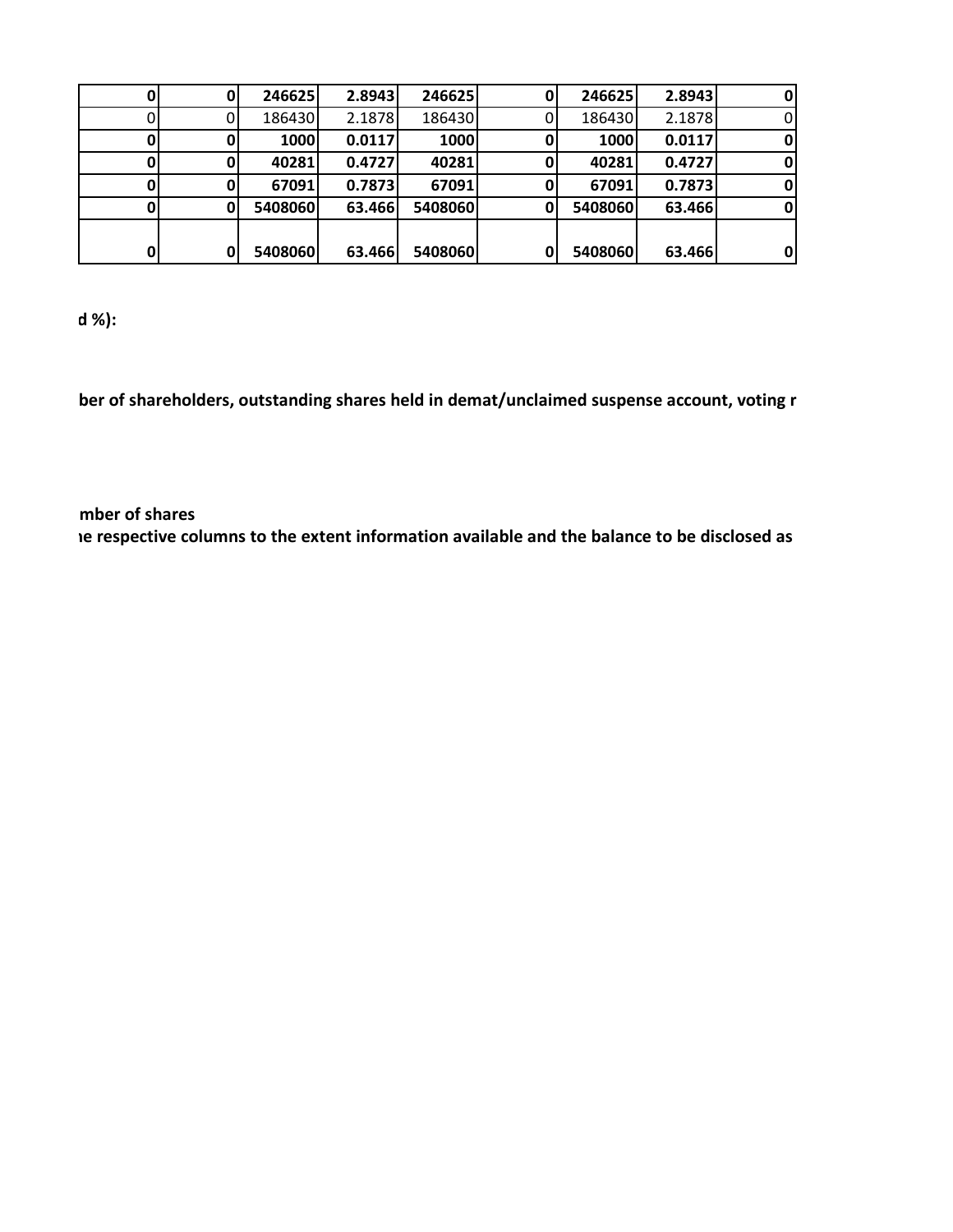| ing, as a  |                            |               |                         |               |               |
|------------|----------------------------|---------------|-------------------------|---------------|---------------|
| %          |                            |               | <b>Number of Shares</b> |               |               |
| assuming   | <b>Number of Locked in</b> |               | pledged or otherwise    |               |               |
| full       | shares                     |               | encumbered              |               | <b>Number</b> |
| conversio  |                            |               |                         |               | of equity     |
| n of       |                            | As a % of     |                         | As a % of     | shares        |
| convertibl |                            | total         |                         | total         | held in       |
| е          |                            | <b>Shares</b> |                         | <b>Shares</b> | demateria     |
| securities | No. (a)                    | held(b)       | No. (a)                 | held(b)       | lised form    |
| $(XI) =$   |                            | (XII)         |                         | (XIII)        | (XIV)         |
|            |                            |               |                         |               |               |
| 0          | 0                          |               | 0 NA                    | <b>NA</b>     | 0             |
| 0          | 0                          |               | 0 NA                    | <b>NA</b>     | 0             |
| 0          | 0                          |               | 0 NA                    | <b>NA</b>     | 0             |
| 0          | 0                          |               | 0 NA                    | <b>NA</b>     | 0             |
| 0          | 0                          |               | 0 NA                    | <b>NA</b>     | 0             |
| 0          | 0                          |               | 0 NA                    | <b>NA</b>     | 0             |
| 0          | 0                          |               | 0 NA                    | <b>NA</b>     | 0             |
| 0          | 0                          |               | 0 NA                    | <b>NA</b>     | 0             |
| 0          | 0                          |               | 0 NA                    | <b>NA</b>     | 0             |
| 0          | 0                          |               | 0 NA                    | <b>NA</b>     | 0             |
|            |                            |               |                         |               |               |
| 0          | 0                          |               | 0 NA                    | <b>NA</b>     | $\mathbf 0$   |
|            |                            |               |                         |               |               |
|            | 0                          |               | <b>NA</b>               | <b>NA</b>     |               |
|            |                            |               |                         |               |               |
| 10.4875    | 0                          |               | 0 NA                    | <b>NA</b>     | 775201        |
|            |                            |               |                         |               |               |
| 43.493     | 0                          |               | 0 NA                    | <b>NA</b>     | 3681124       |
| 5.0772     | 0                          |               | 0 <sub>NA</sub>         | <b>NA</b>     | 432639        |
| 1.9281     | 0                          |               | 0 NA                    | <b>NA</b>     | 164300        |
| 1.4205     | 0                          |               | 0 NA                    | <b>NA</b>     | 121044        |
| 10.5619    | 0                          |               | 0 <sub>NA</sub>         | <b>NA</b>     | 900000        |
| 5.4449     | 0                          |               | 0 NA                    | <b>NA</b>     | 463972        |
| 1.6103     | 0                          |               | 0 NA                    | <b>NA</b>     | 137218        |
| 12.296     | 0                          |               | 0 NA                    | <b>NA</b>     | 1047769       |
| 5.3194     | 0                          |               | 0 NA                    | <b>NA</b>     | 453278        |
| 5.3194     | 0                          |               | 0 <sub>NA</sub>         | <b>NA</b>     | 453278        |
| 0          | 0                          |               | 0 NA                    | <b>NA</b>     | 0             |
| 0          | 0                          |               | 0 NA                    | ΝA            | 0             |
| 4.1661     | 0                          |               | 0 NA                    | <b>NA</b>     | 354897        |
|            |                            |               |                         |               |               |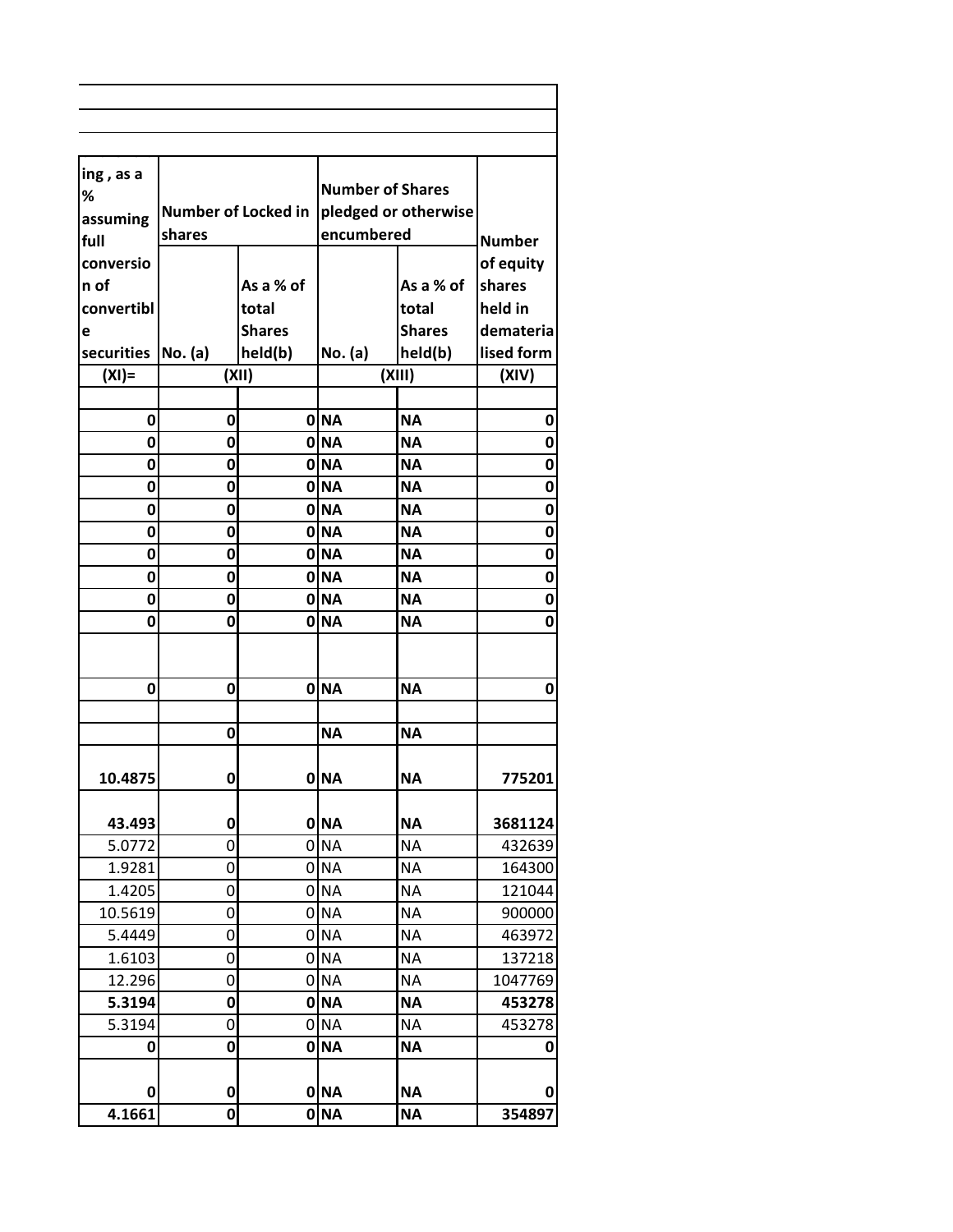| 2.8943 | 0 | 0 NA | <b>NA</b> | 246625  |
|--------|---|------|-----------|---------|
| 2.1878 |   | 0 NA | <b>NA</b> | 186430  |
| 0.0117 | 0 | 0 NA | <b>NA</b> | 1000    |
| 0.4727 | 0 | 0 NA | <b>NA</b> | 40281   |
| 0.7873 | 0 | 0 NA | <b>NA</b> | 66991   |
| 63.466 | 0 | 0 NA | <b>NA</b> | 5264500 |
|        |   |      |           |         |
| 63.466 | 0 | 0 NA | <b>NA</b> | 5264500 |

 **ights** 

 **held by custodian.**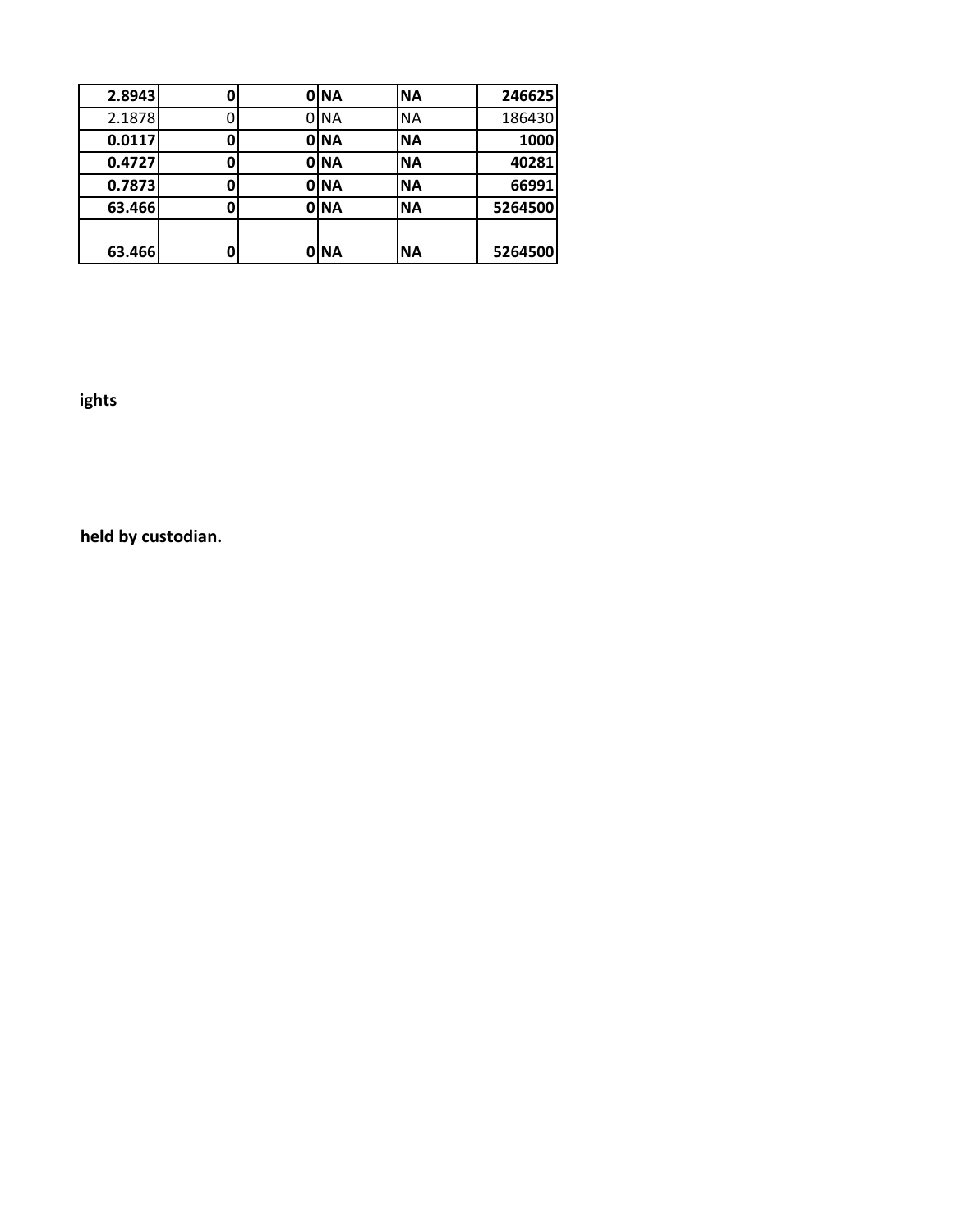|                | Table IV - Statement showing shareholding pattern of the Non Promoter- Non Public s            |            |                             |
|----------------|------------------------------------------------------------------------------------------------|------------|-----------------------------|
|                |                                                                                                |            |                             |
|                | <b>Category &amp; Name of the shareholders</b>                                                 | <b>PAN</b> | Nos. of<br>sharehold<br>ers |
|                | $\sf (I)$                                                                                      | (11)       | (III)                       |
| $\mathbf{1}$   | <b>Custodian/DR Holder</b>                                                                     |            |                             |
| $\overline{2}$ | Employee Benefit Trust (under SEBI (Share based<br><b>Employee Benefit) Regulations, 2014)</b> |            |                             |
|                | Total Non-Promoter- Non Public Shareholding (C)=<br>$(C)(1)+(C)(2)$                            |            | 0                           |

**Note :**

**(1) PAN would not be displayed on website of Stock Exchange(s).** 

**(2) The above format needs to disclose name of all holders holding more than 1% of total num (3) W.r.t. the information pertaining to Depository Receipts, the same may be disclosed in the**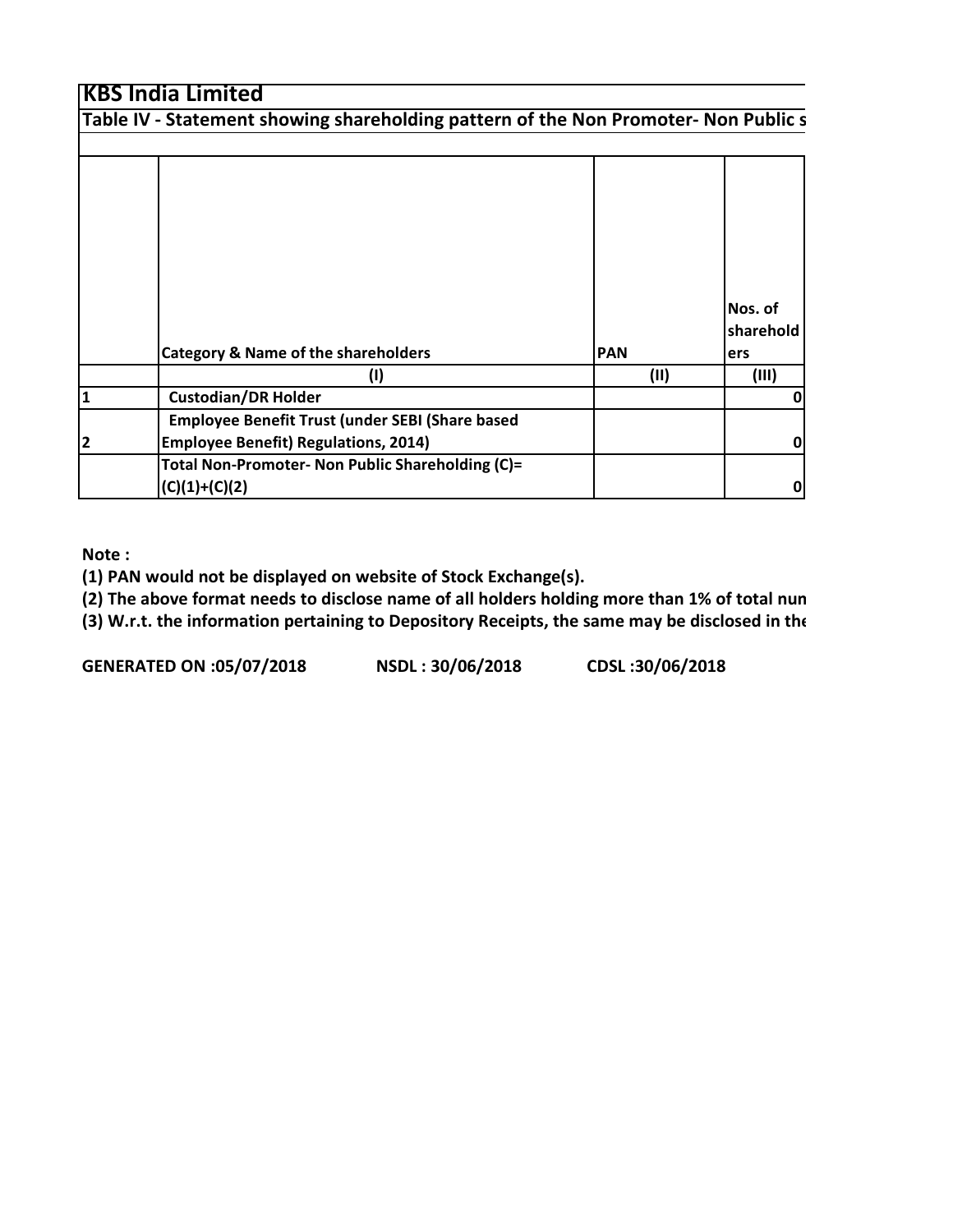### **shareholder**

|                                   |                                    | No. of                           |            | <b>Sharehold</b><br>ing %<br>calculated | of securities              |                               | Number of Voting Rights held in each class |            |
|-----------------------------------|------------------------------------|----------------------------------|------------|-----------------------------------------|----------------------------|-------------------------------|--------------------------------------------|------------|
| No. of<br>fully paid<br>up equity | <b>Partly</b><br>paid-up<br>equity | <b>Ishares</b><br>underlyin<br>g | Total nos. | as per<br>SCRR,<br>1957 As a            | <b>No of Voting Rights</b> |                               |                                            | Total as a |
| shares                            | shares                             | Depositor shares                 |            | $%$ of                                  |                            |                               |                                            | % of       |
| held                              | held                               | y Receipts held                  |            | (A+B+C2)                                |                            | Class eg: X Class eg: y Total |                                            | $(A+B+C)$  |
| (IV)                              | (V)                                | (VI)                             | $(VII) =$  | (VIII) As a                             |                            |                               | (IX)                                       |            |
| 0                                 | 0                                  | 0                                | 0          | 0                                       | ŋ                          | 0                             | $\mathbf{0}$                               | 0          |
| 0                                 | 0                                  | 0                                | 0          | 0                                       | 0                          | 0                             | 0                                          | $\pmb{0}$  |
| 0                                 | 0                                  | 0                                | 0          | 0                                       | 0                          | 0                             |                                            | 0          |

 **mber of shares**

 **e respective columns to the extent information available and the balance to be disclosed as h**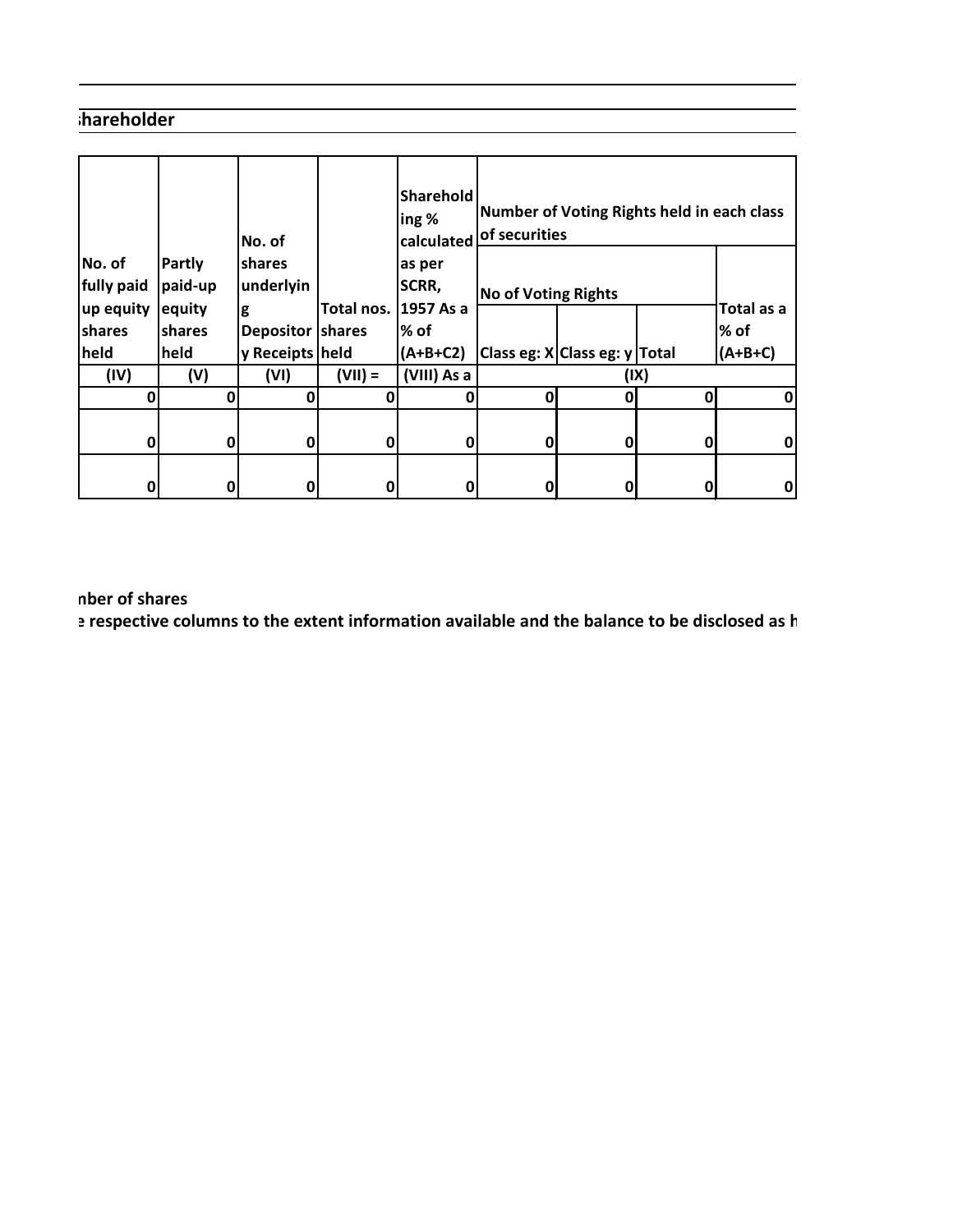| <b>Shares</b><br>ing, as a<br><b>Underlyin</b><br>℅<br>assuming<br>g<br>Outstandi full |                      | <b>Number of Locked in</b><br>shares |               | <b>Number of Shares</b><br>pledged or otherwise<br>encumbered | <b>Number</b> |            |
|----------------------------------------------------------------------------------------|----------------------|--------------------------------------|---------------|---------------------------------------------------------------|---------------|------------|
| ng                                                                                     | conversio            |                                      |               |                                                               |               | of equity  |
| convertibl n of                                                                        |                      |                                      | As a % of     |                                                               | As a % of     | shares     |
| e                                                                                      | convertibl           |                                      | total         |                                                               | total         | held in    |
| securities                                                                             | e                    |                                      | <b>Shares</b> |                                                               | <b>Shares</b> | demateria  |
| (including)                                                                            | securities   No. (a) |                                      | held(b)       | No. (a)                                                       | held(b)       | lised form |
| (X)                                                                                    | $(XI) =$             |                                      | (XII)         |                                                               | (XIII)        | (XIV)      |
| 0                                                                                      | 0                    | 0                                    |               | 0 NA                                                          | <b>NA</b>     | 0          |
| 0                                                                                      | 0                    | 0                                    |               | 0 NA                                                          | <b>NA</b>     | 0          |
| 0                                                                                      | 0                    | 0                                    |               | 0 NA                                                          | <b>NA</b>     | 0          |

 **held by custodian.**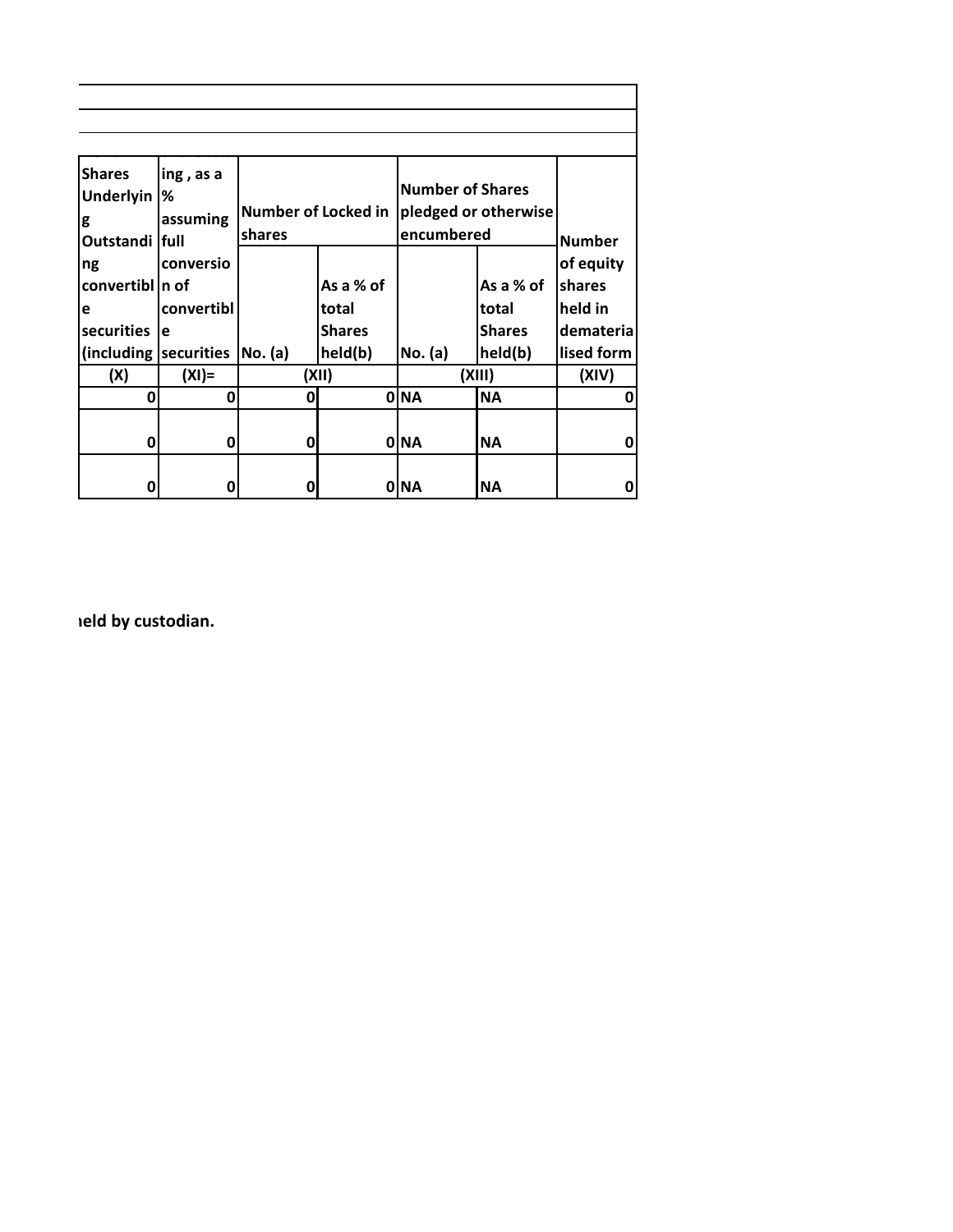| <b>Regulation 31 - Annexure of PAN clubbed cases</b> |
|------------------------------------------------------|
|------------------------------------------------------|

| Folio/Dpid-Clid  | Name                          |
|------------------|-------------------------------|
| 1202200000013421 | <b>MANISH HARSHAD MEHTA</b>   |
| IN30001110024381 | MANISH H. MEHTA               |
| <b>Total</b>     |                               |
| 1204840000024763 | ARVIND SHRIDHAR JOSHI         |
| IN30115126911128 | ARVIND SHRIDHAR JOSHI         |
| Total            |                               |
| 1201690000018591 | JITENDRA DALICHAND BADANI     |
| 1203710000042226 | JITENDRA DALICHAND BADANI     |
| IN30087010091189 | JITENDRA D. BADANI            |
| <b>Total</b>     |                               |
| 1202890000409247 | PRITHVIRAJ SAREMAL KOTHARI    |
| IN30115113261379 | PRITHVIRAJ SAREMAL KOTHARI    |
| <b>Total</b>     |                               |
| IN30001110300291 | RAJU MANUBHAI SHAH            |
| IN30088814624560 | RAJU M SHAH                   |
| <b>Total</b>     |                               |
| 1201060002287899 | BHAVANA MUKESH MOTASHA        |
| IN30001110502633 | <b>BHAVANA MUKESH MOTASHA</b> |
| <b>Total</b>     |                               |
| 1201060800026985 | SHAILENDRA KUMAR GWALIORY     |
| 1204370000252388 | SHILENDRA KUMAR GWALIORY      |
| IN30198310476995 | SHILENDRA KUMAR GWALIORY      |
| Total            |                               |
| 1201130000442678 | DWARKA DAS AGARWALLA          |
| 1204470003995632 | DWARKA DAS AGARWALLA          |
| Total            |                               |
| IN30051321521053 | BERUZ FERAMROZ POUREDEHI      |
| IN30090710508861 | <b>BERUZ F POUREDEHI</b>      |
| <b>Total</b>     |                               |
| 1201091900004004 | PRAMOD JAGANNATH SHETAKE      |
| IN30177412796979 | PRAMOD JAGANNATH SHETKE       |
| <b>Total</b>     |                               |
| 1202970000161341 | <b>ANKIT AMIT JHAVERI</b>     |
| 1204750000006402 | <b>ANKIT JHAVERI</b>          |
| <b>Total</b>     |                               |
| 1202300000805197 | AYUSHI AMIT JHAVERI           |
| IN30199110652822 | AYUSHI AMIT JHAVERI           |
| <b>Total</b>     |                               |
| 1208230000001094 | <b>NEELAM GWALIORY</b>        |
| IN30198310477022 | <b>NEELAM GWALIORY</b>        |
| Total            |                               |
| 1304140003132575 | SAHIL ARORA                   |
| IN30223612302912 | SAHIL ARORA                   |
|                  |                               |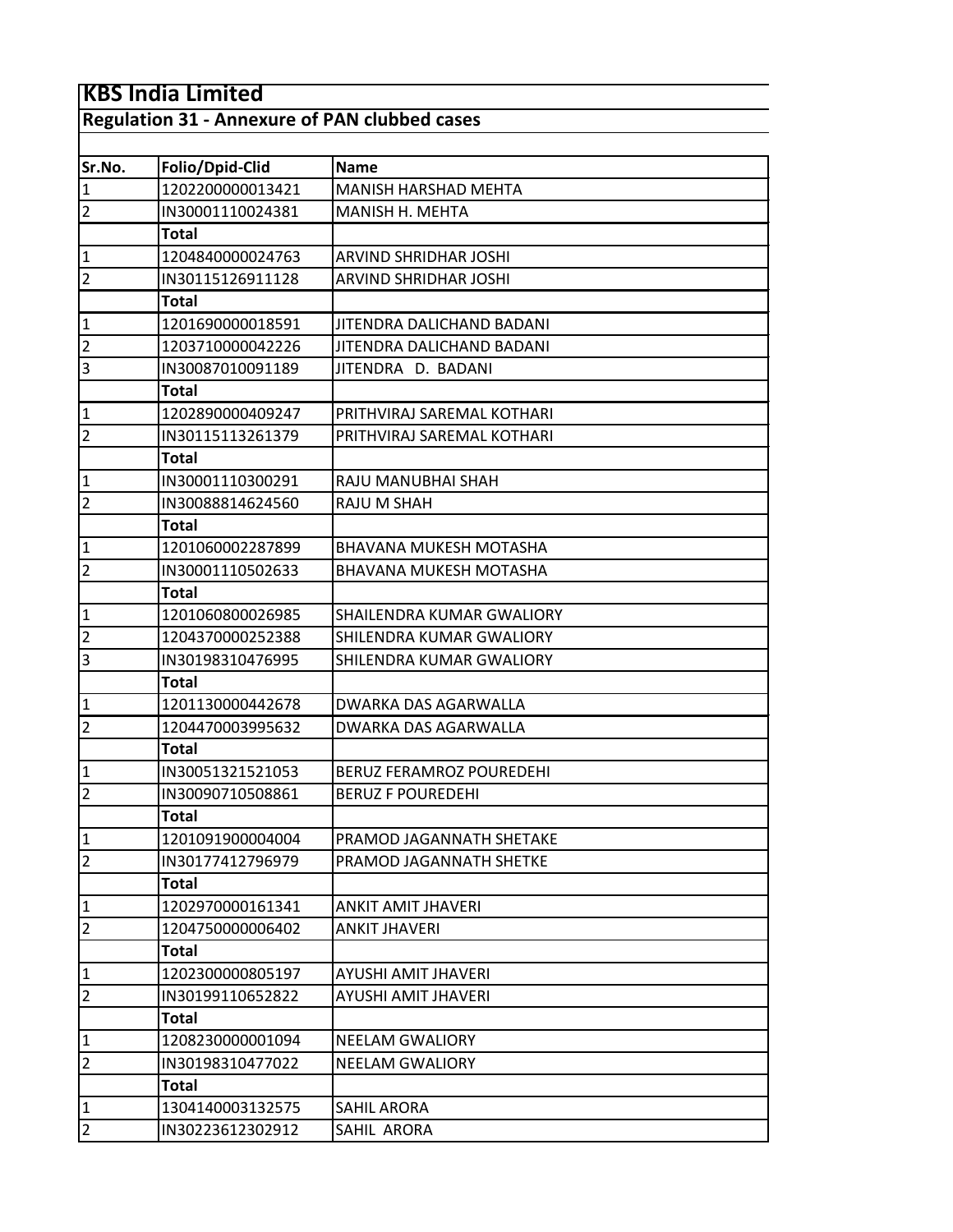|                | <b>Total</b>     |                             |
|----------------|------------------|-----------------------------|
| 1              | IN30021414433895 | <b>ODIYOOR SATHISHA</b>     |
| $\overline{2}$ | IN30023930012926 | SATHISHA O                  |
|                | <b>Total</b>     |                             |
| 1              | 1203320008430833 | <b>MAHAJAN MEGHA SANJAY</b> |
| $\overline{2}$ | IN30047641281558 | <b>MEGHA SANJAY MAHAJAN</b> |
|                | Total            |                             |
| 1              | 1205910000074334 | <b>KEDAR ARVIND KAMAT</b>   |
| $\overline{2}$ | IN30160410656438 | <b>KEDAR ARVIND KAMAT</b>   |
|                | <b>Total</b>     |                             |
| 1              | IN30177410855402 | <b>INDRANI SURAPUR</b>      |
| $\overline{2}$ | IN30273410068226 | <b>INDRANI SURAPUR</b>      |
|                | <b>Total</b>     |                             |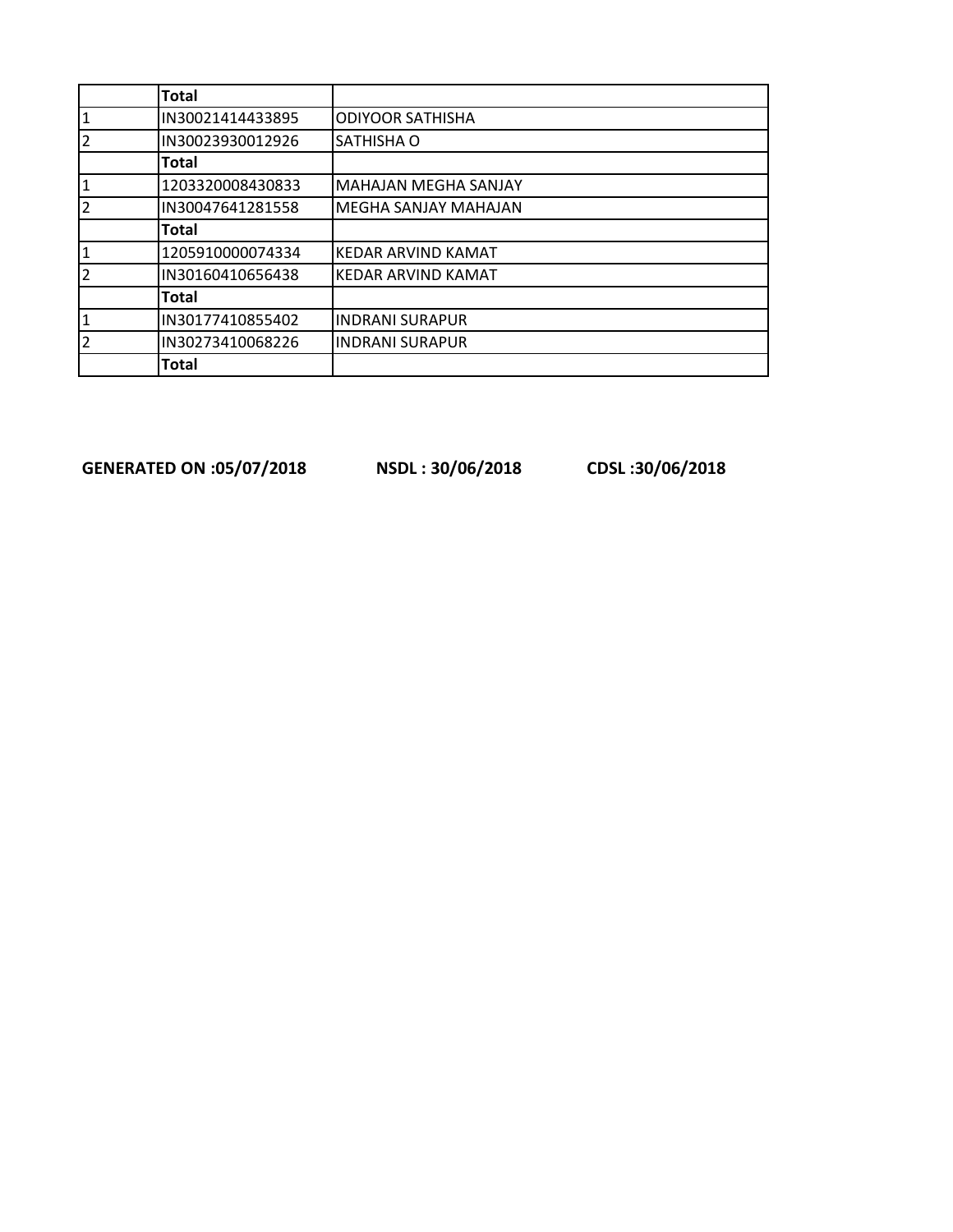| <b>PAN</b> | <b>Shares</b> | Category |  |
|------------|---------------|----------|--|
| AABPM7479E | 4000          | Public   |  |
| AABPM7479E | 11770         | Public   |  |
|            | 15770         |          |  |
| AADPJ0979J | 10            | Public   |  |
| AADPJ0979J | 10            | Public   |  |
|            | 20            |          |  |
| AAEPB6546Q | 2035          | Public   |  |
| AAEPB6546Q | 32251         | Public   |  |
| AAEPB6546Q | 2533          | Public   |  |
|            | 36819         |          |  |
| AAGPK2833F | 3500          | Public   |  |
| AAGPK2833F | 8500          | Public   |  |
|            | 12000         |          |  |
| AAKPS3090E | 300           | Public   |  |
| AAKPS3090E | 7100          | Public   |  |
|            | 7400          |          |  |
| AAOPM2488E | 432149        | Public   |  |
| AAOPM2488E | 490           | Public   |  |
|            | 432639        |          |  |
| ABTPG7309J | 190           | Public   |  |
| ABTPG7309J | 33824         | Public   |  |
| ABTPG7309J | 1000          | Public   |  |
|            | 35014         |          |  |
| ACRPA9811G | 60            | Public   |  |
| ACRPA9811G | 45            | Public   |  |
|            | 105           |          |  |
| ADRPP4513D | 110           | Public   |  |
| ADRPP4513D | 90            | Public   |  |
|            | 200           |          |  |
| ADXPS8080N | 7085          | Public   |  |
| ADXPS8080N | 1700          | Public   |  |
|            | 8785          |          |  |
| AFGPJ6523G | 1255          | Public   |  |
| AFGPJ6523G | 1244          | Public   |  |
|            | 2499          |          |  |
| AIDPJ8748H | 34            | Public   |  |
| AIDPJ8748H | 430           | Public   |  |
|            | 464           |          |  |
| AIHPG0015C | 6000          | Public   |  |
| AIHPG0015C | 3209          | Public   |  |
|            | 9209          |          |  |
| AKXPA0228K | 179           | Public   |  |
| AKXPA0228K | 758           | Public   |  |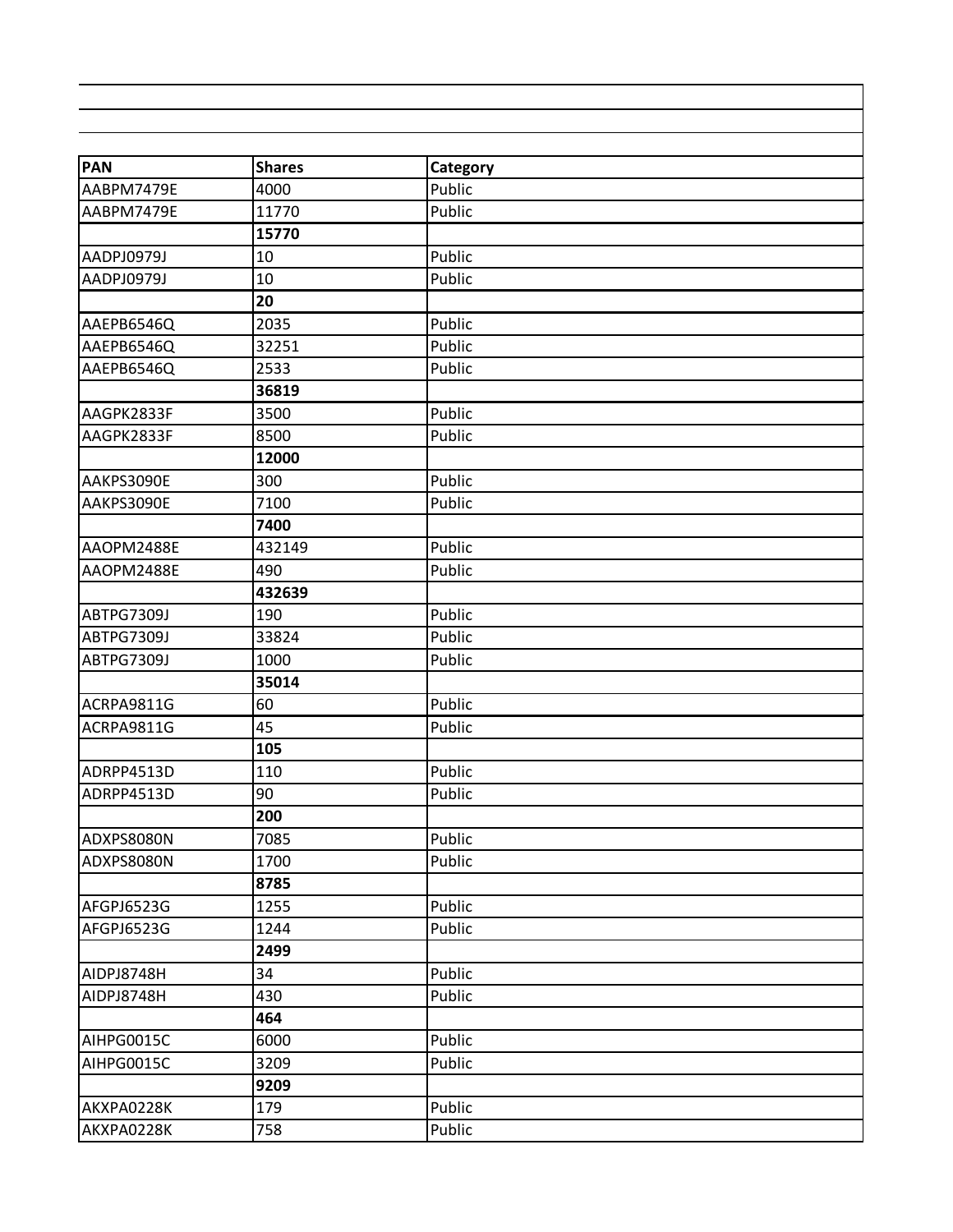|            | 937  |        |
|------------|------|--------|
| AMFPS6296M | 4    | Public |
| AMFPS6296M | 5    | Public |
|            | 9    |        |
| AOGPM0967A | 1331 | Public |
| AOGPM0967A | 1907 | Public |
|            | 3238 |        |
| AQOPK0360P | 6    | Public |
| AQOPK0360P |      | Public |
|            | 8    |        |
| AVTPS8076Q | 800  | Public |
| AVTPS8076Q | 989  | Public |
|            | 1789 |        |